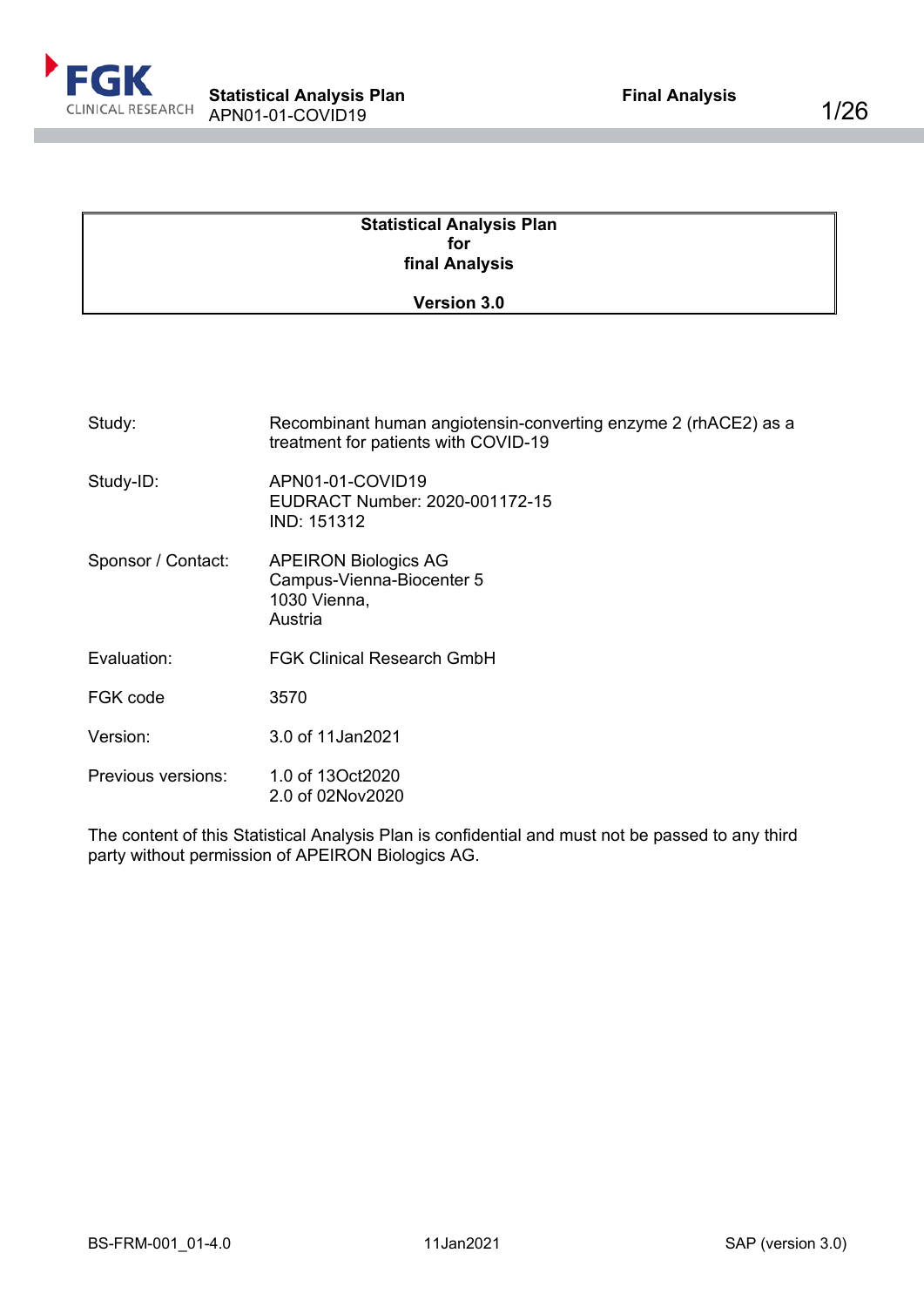

# <span id="page-1-0"></span>**Revision history**

| <b>Version</b> | <b>Author</b>  | <b>Date</b> | <b>Reason for Revision</b>                |
|----------------|----------------|-------------|-------------------------------------------|
| 1.0            | N. Semenenko   | 13Oct2020   | 1st final version                         |
| 2.0            | N. Semenenko   | 02Nov2020   | 2nd final version                         |
| 3.0            | N. Semenenko I | 11Jan2021   | 3rd final version (update due to detected |
|                |                |             | inconsistences during programming)        |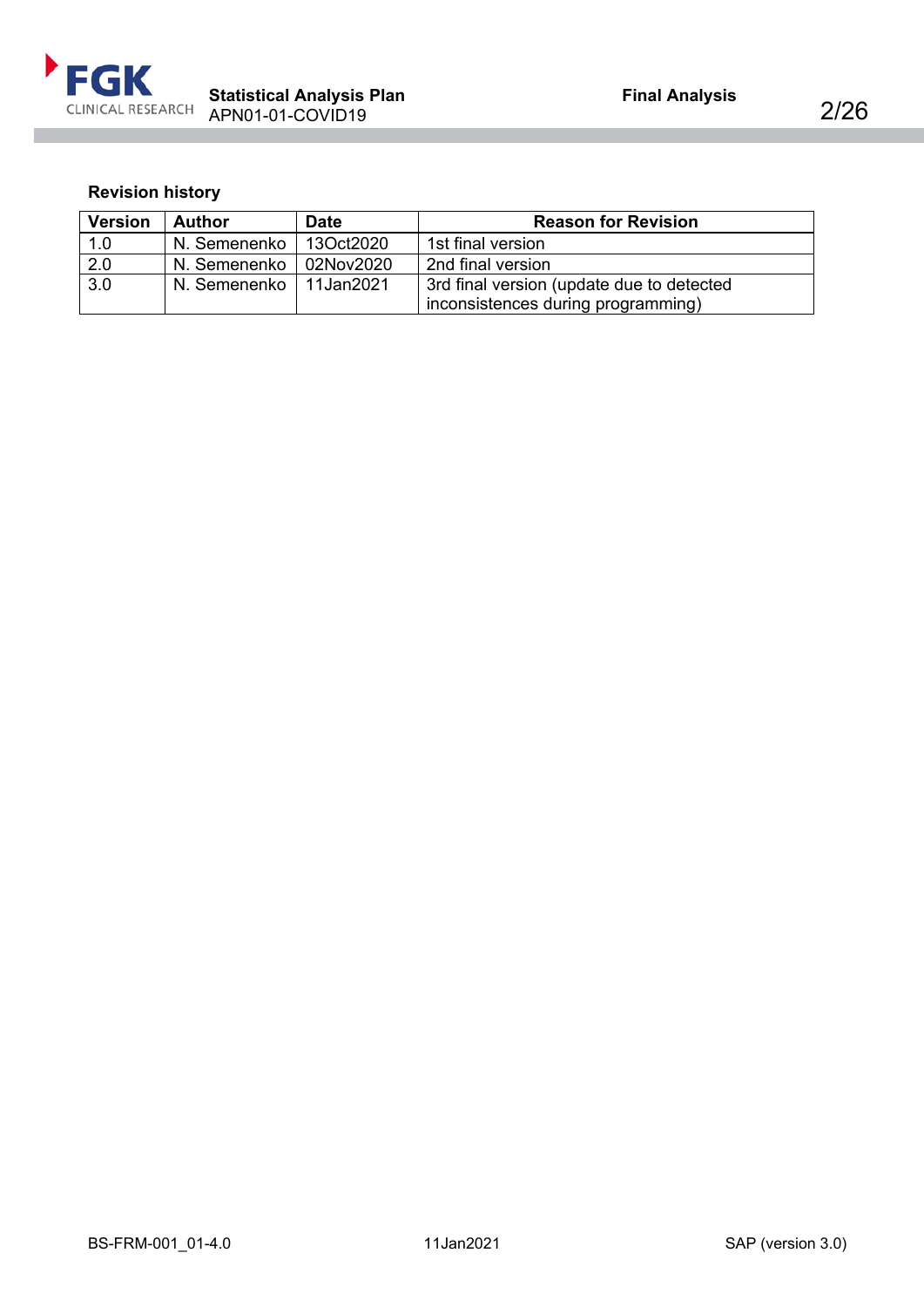

# <span id="page-2-0"></span>**Table of Contents**

| 1                |       |  |
|------------------|-------|--|
| $\overline{2}$   |       |  |
|                  | 2.1   |  |
|                  | 2.2   |  |
|                  | 2.3   |  |
|                  | 2.4   |  |
| 3                |       |  |
|                  | 3.1   |  |
|                  | 3.2   |  |
|                  | 3.3   |  |
|                  | 3.4   |  |
| $\blacktriangle$ |       |  |
|                  | 4.1   |  |
|                  | 4.2   |  |
|                  | 4.3   |  |
|                  | 4.4   |  |
|                  | 4.4.1 |  |
|                  | 4.4.2 |  |
|                  | 4.5   |  |
|                  | 4.6   |  |
|                  | 4.7   |  |
|                  | 4.8   |  |
|                  | 4.9   |  |
| 5                |       |  |
| 6                |       |  |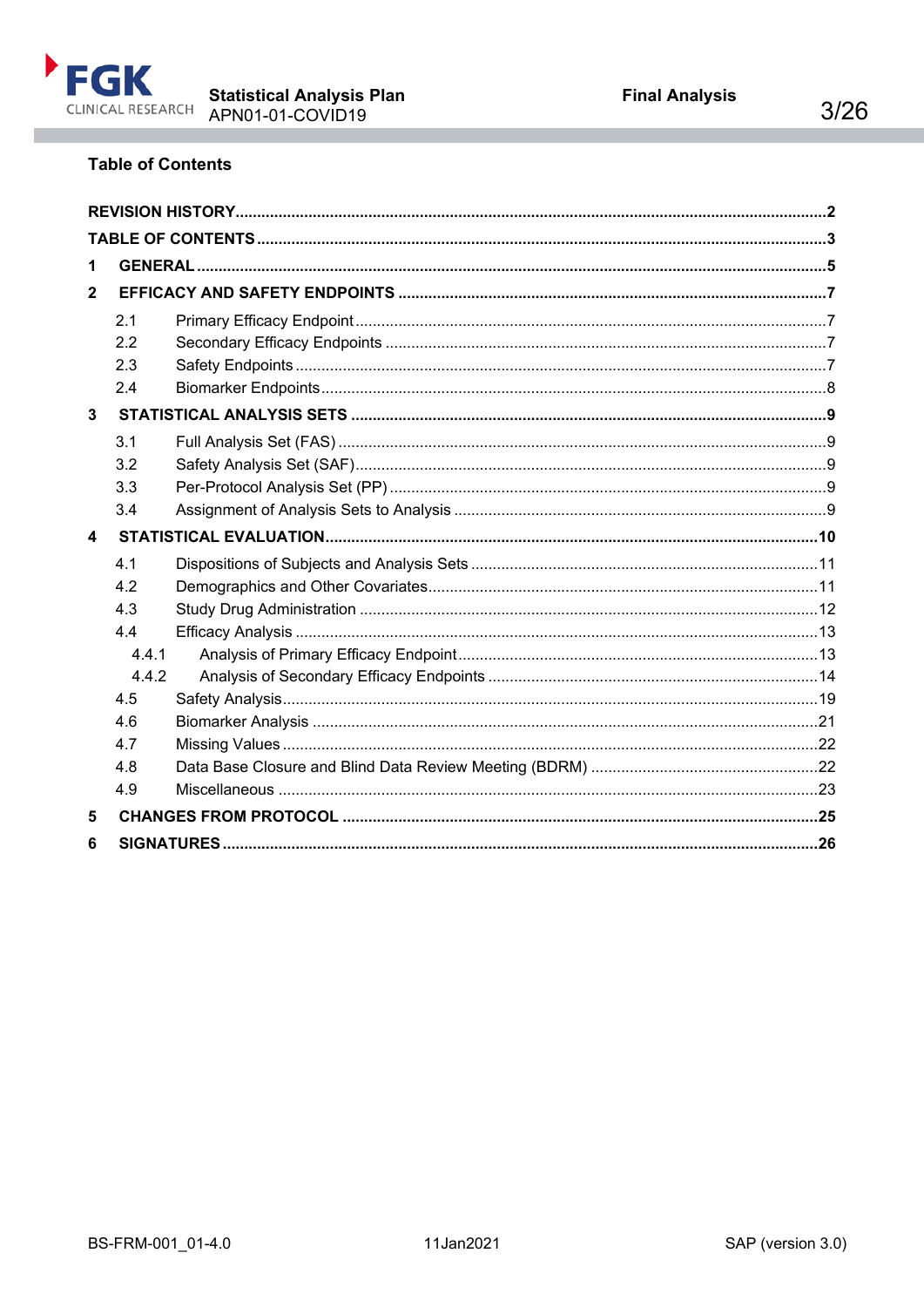

## List of Abbreviations

In the following abbreviations are listed as used within this statistical analysis plan or which might occur within the tables, listings and graphs outputs:

| AE            | Adverse event                                 |
|---------------|-----------------------------------------------|
| <b>ATC</b>    | Anatomical therapeutic chemical               |
| <b>BDRM</b>   | Blind data review meeting                     |
| <b>BID</b>    | bis in die, i.e. twice daily                  |
| <b>BMI</b>    | Body mass index                               |
| <b>CM</b>     | Concomitant medication                        |
| <b>CRF</b>    | Case report form                              |
| <b>CS</b>     | Clinically significant                        |
| <b>DSMB</b>   | Data safety monitoring board                  |
| <b>ECG</b>    | Electrocardiogram                             |
| eCRF          | Electronic case report form                   |
| <b>FAS</b>    | Full analysis set                             |
| <b>IMP</b>    | Investigational medicinal product             |
| <b>LDH</b>    | Lactate dehydrogenase                         |
| <b>MedDRA</b> | Medical dictionary for regulatory activities  |
| MН            | <b>Medical history</b>                        |
| N             | Number of patients                            |
| <b>NCS</b>    | Not clinically significant                    |
| PE            | Physical examination                          |
| PP            | Per protocol set                              |
| PT            | Preferred term                                |
| <b>SAE</b>    | Serious adverse event                         |
| <b>SAF</b>    | Safety analysis set                           |
| <b>SAP</b>    | Statistical analysis plan                     |
| <b>SAR</b>    | Serious adverse reaction                      |
| <b>SD</b>     | Standard deviation                            |
| SOC           | System organ class                            |
| <b>SOFA</b>   | Sequential organ failure assessment           |
| <b>mSOFA</b>  | Modified sequential organ failure assessment  |
| <b>SUSAR</b>  | Suspected unexpected serious adverse reaction |
| <b>TLG</b>    | Tables, listings, graphs                      |
| <b>VFD</b>    | Ventilator-free days                          |
| <b>WHO</b>    | World health organization                     |
| <b>WHO-DD</b> | World health organization drug dictionary     |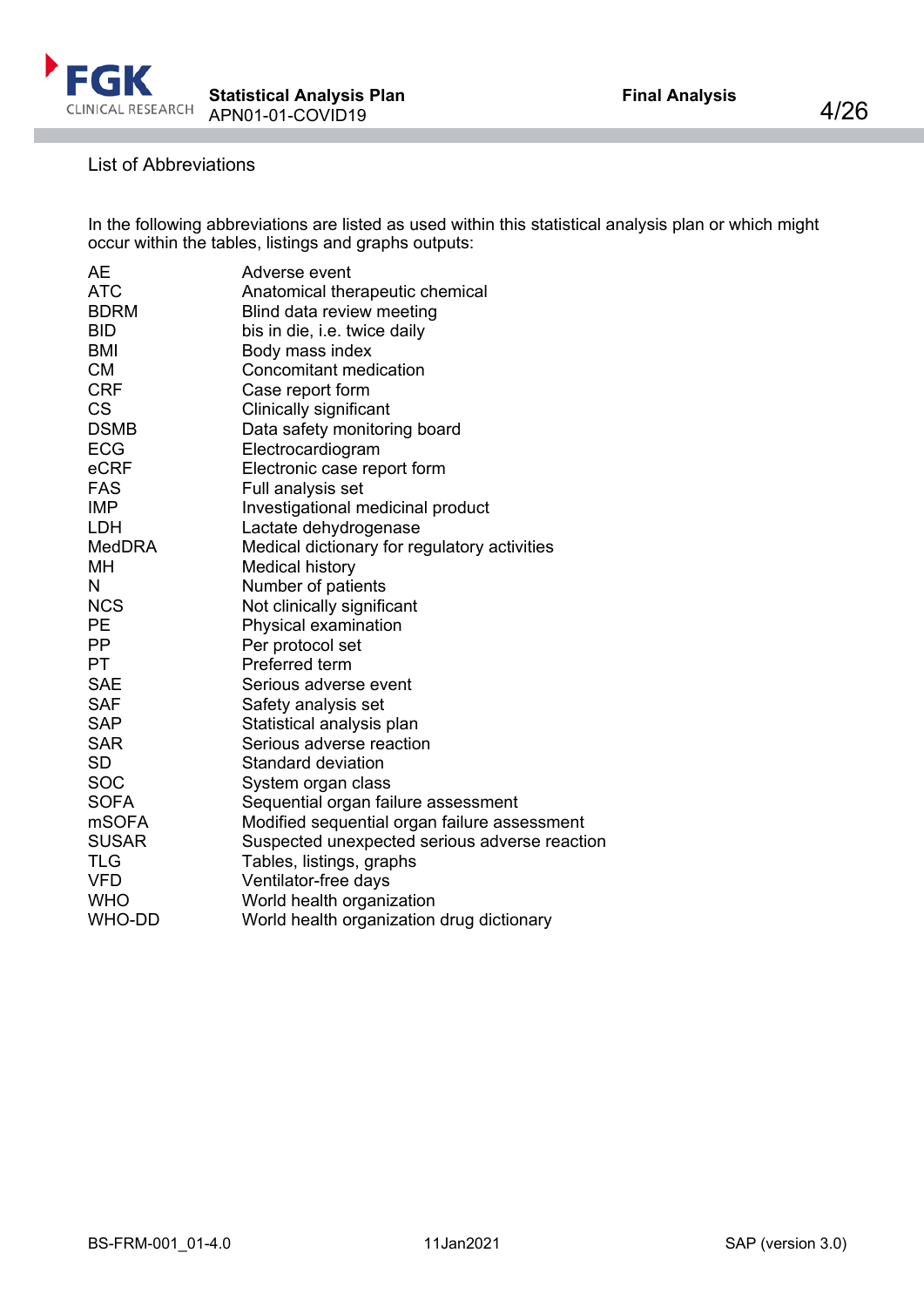

## <span id="page-4-0"></span>**1 General**

This Statistical Analysis Plan (SAP) was defined by the Sponsor and the responsible Statistician without knowledge of the randomization code. It is based upon the Study Protocol (version 7.0 of 10Aug2020) and contains detailed description of the statistical methods described therein.

The SAP describes prospectively the analyses to be performed on study data for final analysis. It was finalized prior to data base lock and unblinding.

This SAP serves as SAP for final analysis and includes relevant endpoints for final analysis only. Details of outputs are given in Appendix A.

The DSMB analyses are described in a separate 'SAP for DSMB'.

#### Methodology

This is a Phase II prospective, multi-centre, double-blind, randomized, placebo-controlled, interventional trial to assess clinical safety, tolerability, and efficacy of APN01 on top of best standard of care in patients with severe COVID-19 and to evaluate if treatment with APN01 on top of standard of care is superior to placebo (NaCl 0.9%) on top of standard of care.

Eligible patients will be centrally allocated using a dynamic randomization (1:1) at baseline (day 1) to Group A or B to receive the treatment or placebo. Dynamic randomization factors will be age in years (<65 years vs. >=65 years), presence of at least one relevant co-morbid condition (hypertension, diabetes, coronary artery disease) for study protocol versions prior version 6.0 and center.

After screening at day -1 and randomization at day -1 or day 1, patients will be treated with APN01 or placebo intravenously twice daily (BID) every 12 hours (± 1 hour) over 3 to 30 minutes in the morning and in the evening until day 7 (14 doses). If a patient will be discharged from hospital before day 7 treatment can be stopped at day of discharge.

#### Periods and duration

The study will consist of three periods: screening (day -1), treatment period (day 1 to day 7) and follow-up period (day 10, day 14 and day 28). Study duration is up to 29 days per patient. Total study duration is up to 5 months, with 2-4 months recruitment period per country.

#### Number of patients planned

The planned sample size is 200 treated patients. Approximately 40 sites in Europe, Russia and US are planned, hence for a 1:1 (APN01:Placebo) randomization scheme. 186 patients (93 per group) will yield 80% power to detect a 20% absolute risk reduction in the primary composite endpoint, from 50% in the placebo group to 30% in the APN01 group at a two-sided alpha of 0.05. To consider patients who will be randomized but not treated a total of 200 patients (100 per group) will be enrolled.

#### DSMB Meetings

The regular DSMB will be performed after randomization of 8-10, 20, 50, 100 (if necessary), and 150 (if necessary) patients. Furthermore an ad hoc meeting of the DSMB may be called at any time by the DSMB Chair, coordinating investigator, medical monitor or sponsor imminent for any significant reason.

#### Study objectives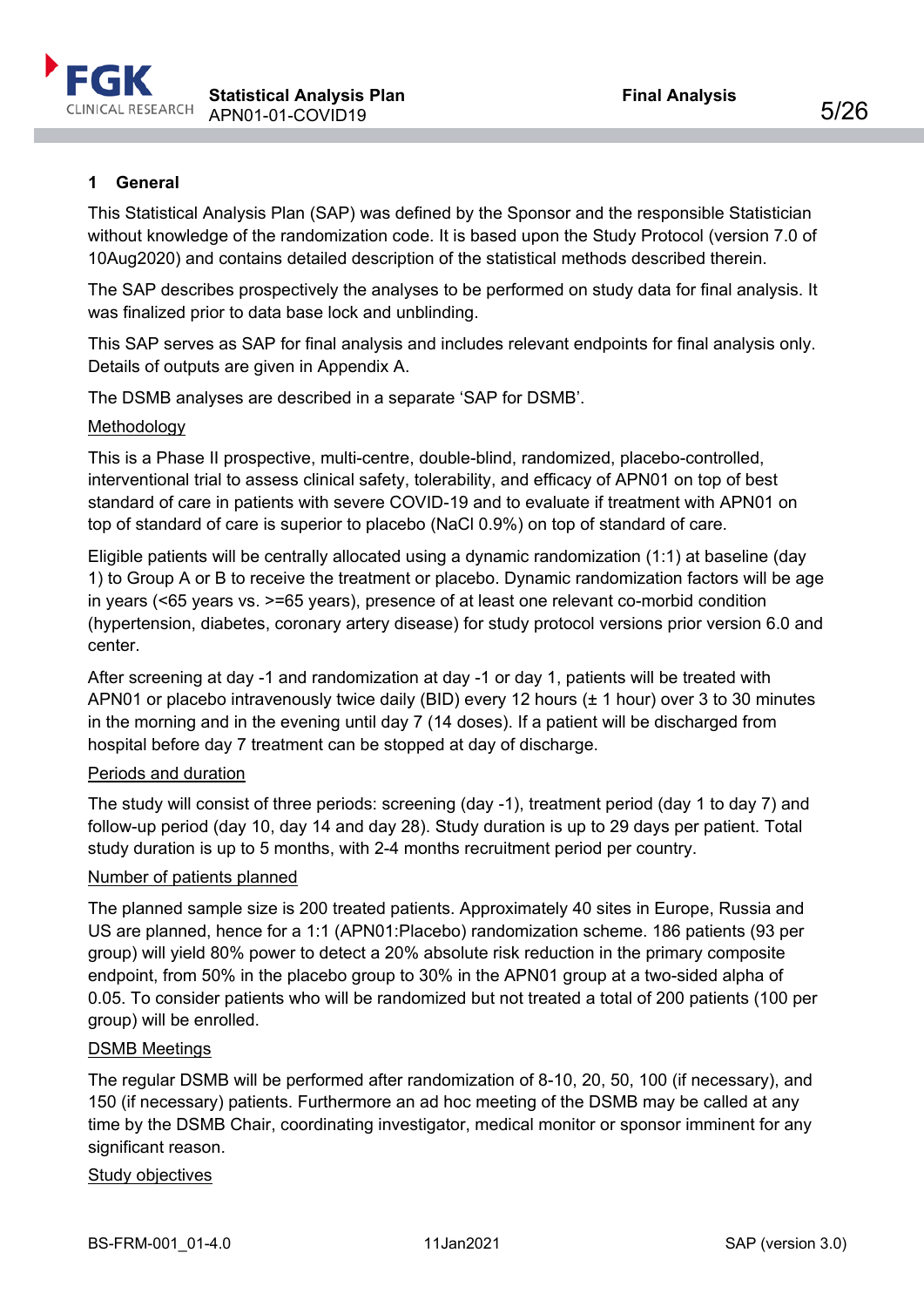The primary study objective is to assess clinical efficacy of APN01 using a composite outcome of all cause-death or need of invasive mechanical ventilation up to 28 days.

The secondary study objectives are to assess efficacy of APN01using log transformed levels of Lactate dehydrogenase (LDH) as a surrogate marker for organ damage, to evaluate the safety of APN01 in patients with severe COVID-19 and to monitor other biomarker changes (e.g. IL-6, Ang II) in patient with severe COVID-19 treated with APN01.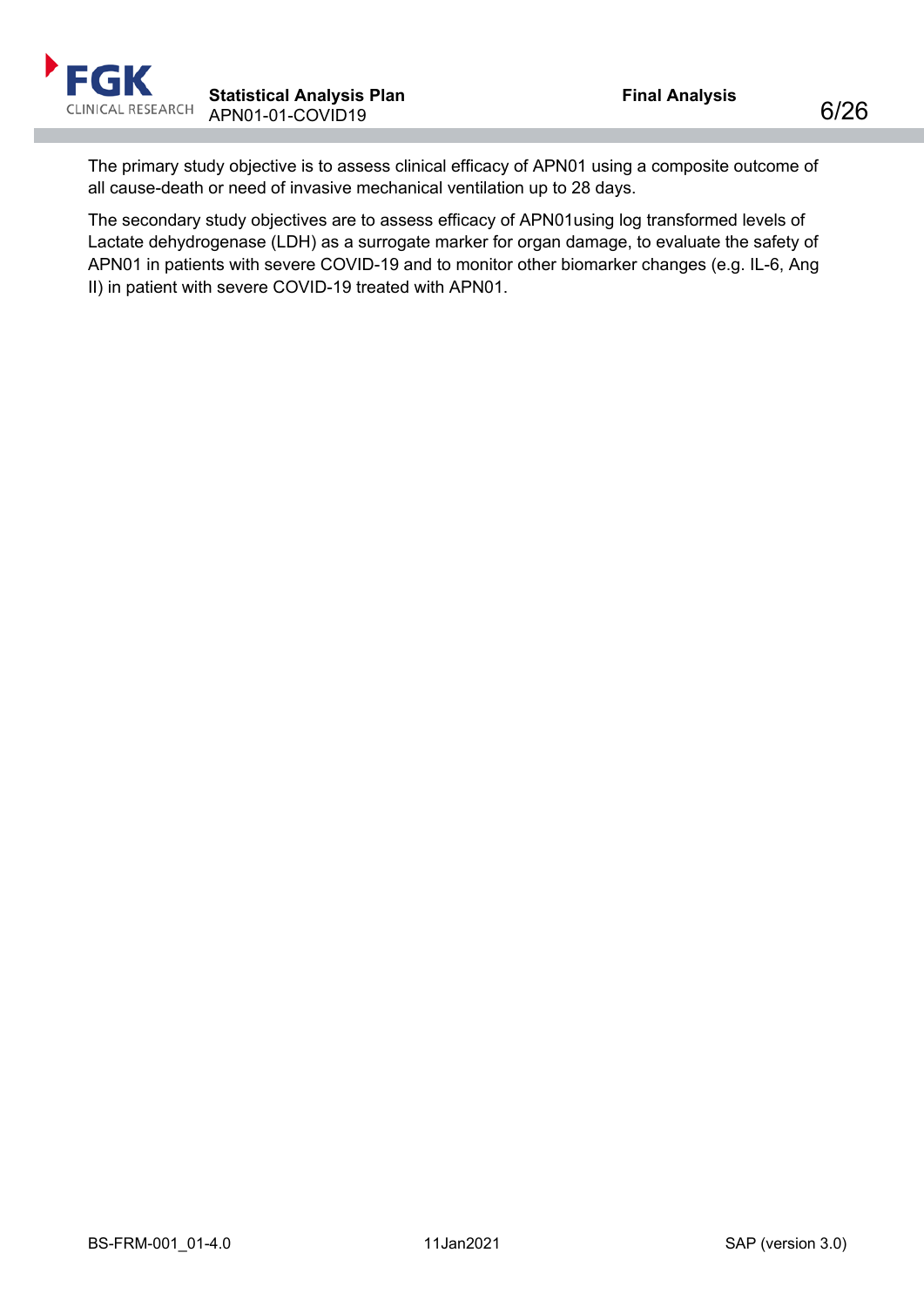

## <span id="page-6-0"></span>**2 Efficacy and Safety Endpoints**

## <span id="page-6-1"></span>**2.1 Primary Efficacy Endpoint**

The primary endpoint is a composite endpoint of all cause-death or invasive mechanical ventilation (up to 28 days or hospital discharge).

#### <span id="page-6-2"></span>**2.2 Secondary Efficacy Endpoints**

The following secondary efficacy parameters will be analyzed:

- Log transformed levels of lactate dehydrogenase (LDH) at Day 5 as a surrogate marker for organ damage (powered secondary endpoint)
- 28-day mortality (all cause death)
- Ventilator-free days (VFD) (up to 28 days or hospital discharge)
- Proportion of responders, defined as >= 2 improvement in WHO's 11-Point Score system at Day 7, 10,14 and 28
- Time to death (all cause)
- Proportion of patients with any use of invasive mechanical ventilation (up to 28 days or hospital discharge)
- □ Time to first use of invasive mechanical ventilation (up to 28 days or hospital discharge)
- Absolute values and absolute change in PaO2/FiO2 ratio over time
- Absolute values and absolute change in modified Sequential organ failure assessment score (mSOFA score) over time
- □ Time to a 2-point decrease in WHO's 11-Point Score system
- Absolute values and absolute change in lymphocyte counts over time
- Absolute values and absolute change in C-reactive protein levels over time
- Absolute values and absolute change in D-dimer over time
- Absolute values and absolute change in log transformed levels of LDH over time
- Time to hospital discharge
- □ Change in viral RNA over time

#### <span id="page-6-3"></span>**2.3 Safety Endpoints**

- Adverse events (AEs) and serious adverse events (SAEs)
- Vital signs: Systolic blood pressure, Diastolic blood pressure, Heart rate, Body temperature, Respiratory rate
- □ Oxygen saturation
- Clinical laboratory assessments:
	- **Biochemistry**
	- Inflammatory indicators
	- **Myocardial enzymes**
	- **-** Hematology
	- **•** Coagulation
	- **Urinalysis**
	- Stool routine and occult blood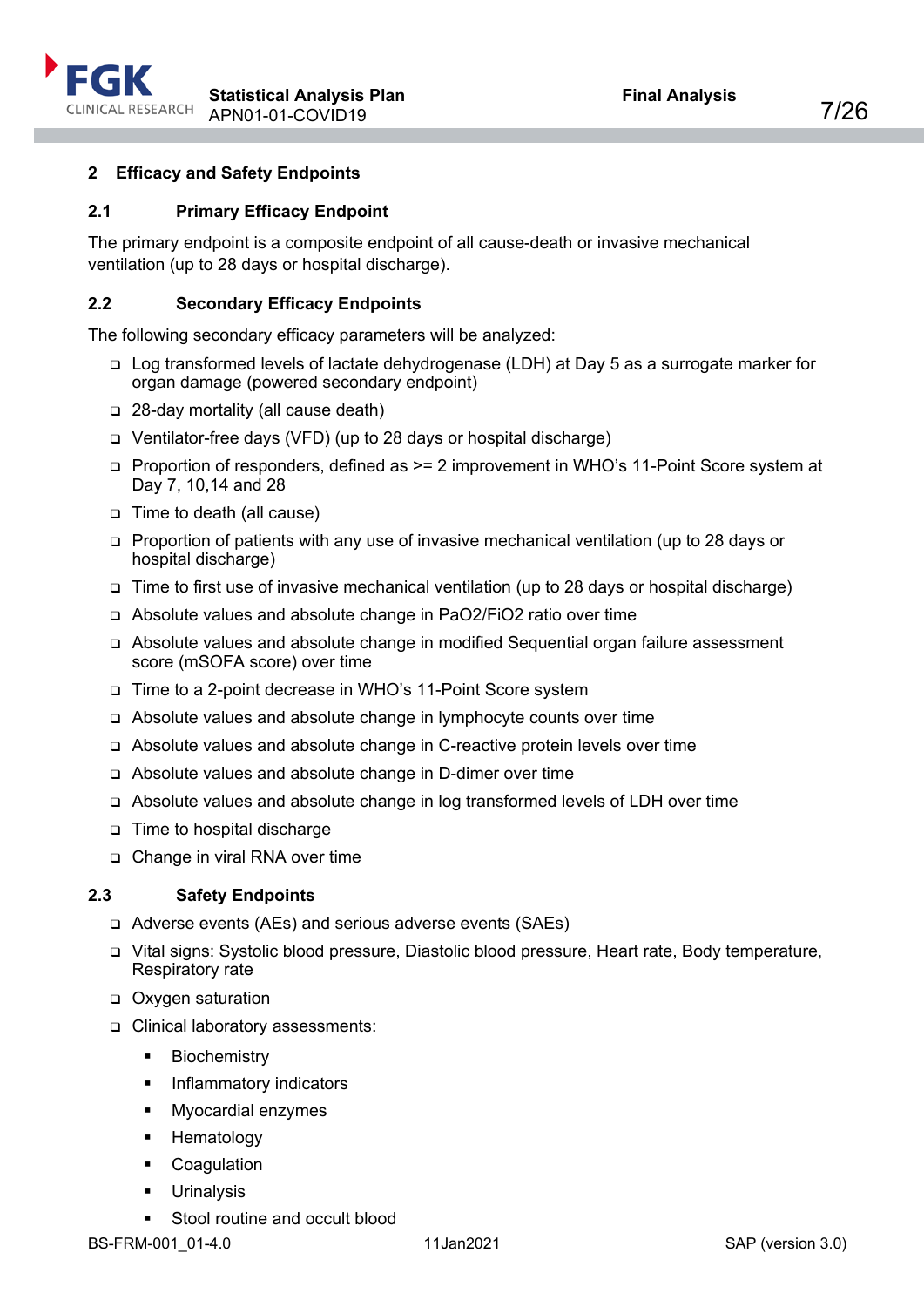

- ECG parameters: Heart rate [bpm], RR interval [ms], PR interval [ms], QT interval [ms], QRS complex [ms], ECG evaluation
- □ Detection of viral nucleic acid or viral gene sequencing

#### <span id="page-7-0"></span>**2.4 Biomarker Endpoints**

- Angiotensin II (Ang II), Angiotensin 1-7 (Ang 1-7), Angiotensin 1-5 (Ang 1-5), Plasma-Renin-Concentration (PRC), Aldosterone, Angiotensin-converting enzyme 2 (ACE2) activity and concentration, Angiotensin I (Ang I), Angiotensin 1-9 (Ang 1-9)
- Cytokines: Interleukin 6 (IL-6), Interleukin 8 (IL-8), soluble Tumor Necrosis Factor receptor type II (TNFR-II), Plasminogen Activator Inhibitor type-1 (PAI-1), von Willebrand factor (vWF-A2), Tumor necrosis factor-α (TNF-α)
- Alveolar epithelial markers: soluble Receptor for Advanced Glycation End products (RAGE), Surfactant protein-D (SP-D)
- Endothelial markers: Angiopoietin-2
- Change in clinical laboratory markers associated with poor outcome over time (e.g., lymphocyte counts, D-Dimer, CRP, hsTnI (high sensitivity troponin))
- NT-proBNP, Ferritin
- Immune function and COVID-19 antibodies
- □ Serology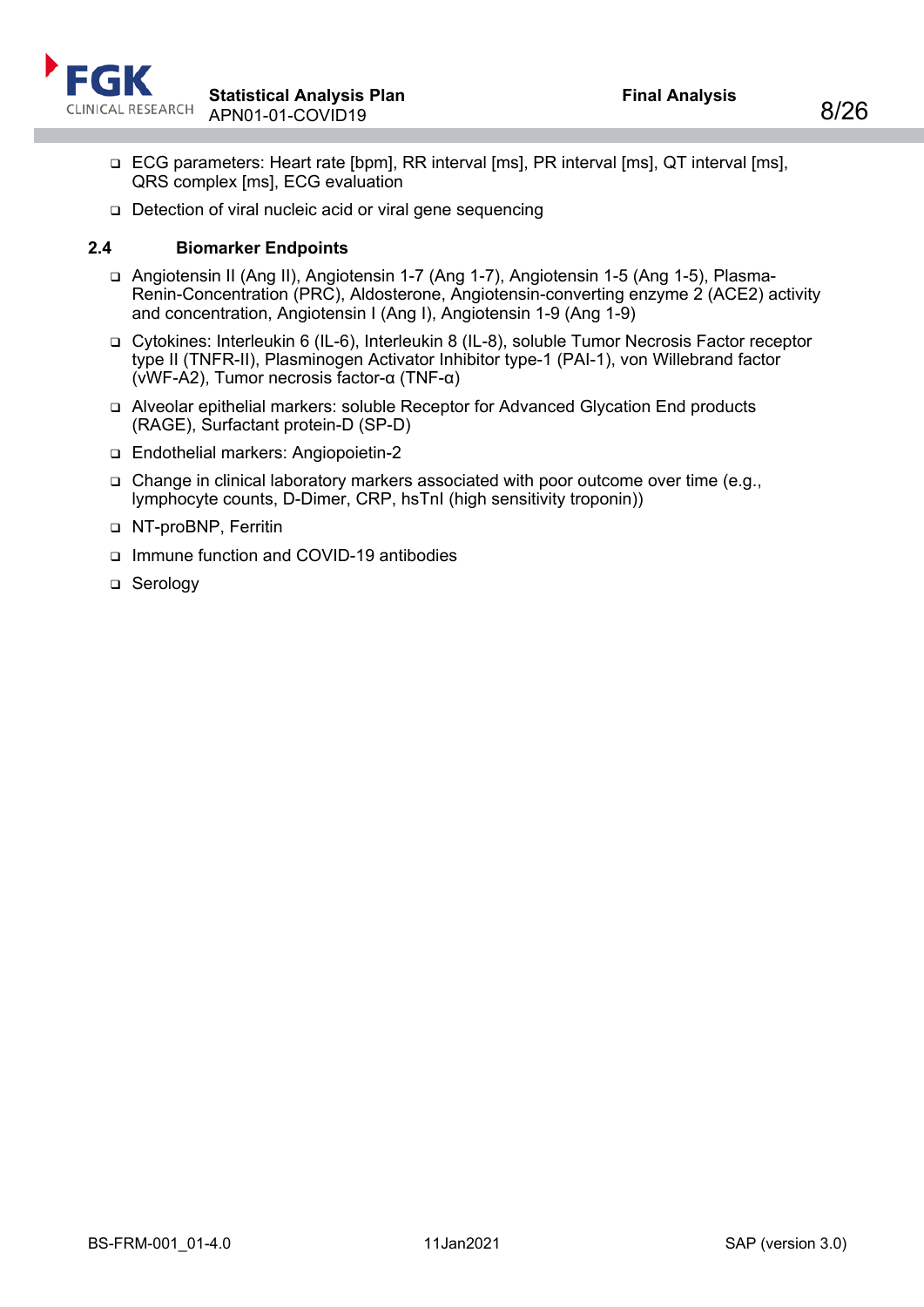

## <span id="page-8-0"></span>**3 Statistical Analysis Sets**

## <span id="page-8-1"></span>**3.1 Full Analysis Set (FAS)**

The full analysis set (FAS) includes all randomized patients.

## <span id="page-8-2"></span>**3.2 Safety Analysis Set (SAF)**

The safety analysis set (SAF) consists of all randomized patients who received study medication (independent of whether it is APN01 or Placebo). If the application of any study medication is not certain, the patient will be included in the SAF.

#### <span id="page-8-3"></span>**3.3 Per-Protocol Analysis Set (PP)**

The PP includes all subjects included in the SAF who had no major protocol deviations and completed through Day 28 or until discharge from the hospital (end of study follow-up). Protocol deviations will be identified and classified for each subject during a blind data review meeting (BDRM) (see section [4.8\)](#page-21-1).

The following protocol deviations are a priori defined to have a "major" grade and will lead to an exclusion from the PP set:

- Informed consent procedure: ICF not signed and dated by patient/investigator
- Violation of an in- or exclusion criterion
- Randomization procedure
- □ Incorrect use of IMP (storage, preparation and administration)
- Use of forbidden concomitant medication
- Delayed reporting of serious adverse events

#### <span id="page-8-4"></span>**3.4 Assignment of Analysis Sets to Analysis**

The FAS serves as the primary efficacy analysis set (as randomized). All efficacy analyses are based on the FAS. The SAF will be used for the evaluation of the safety assessments (as treated) unless stated otherwise. All biomarker analyses are based on SAF (as treated) as well. The PP will only be analyzed for main efficacy outcome measures (as treated).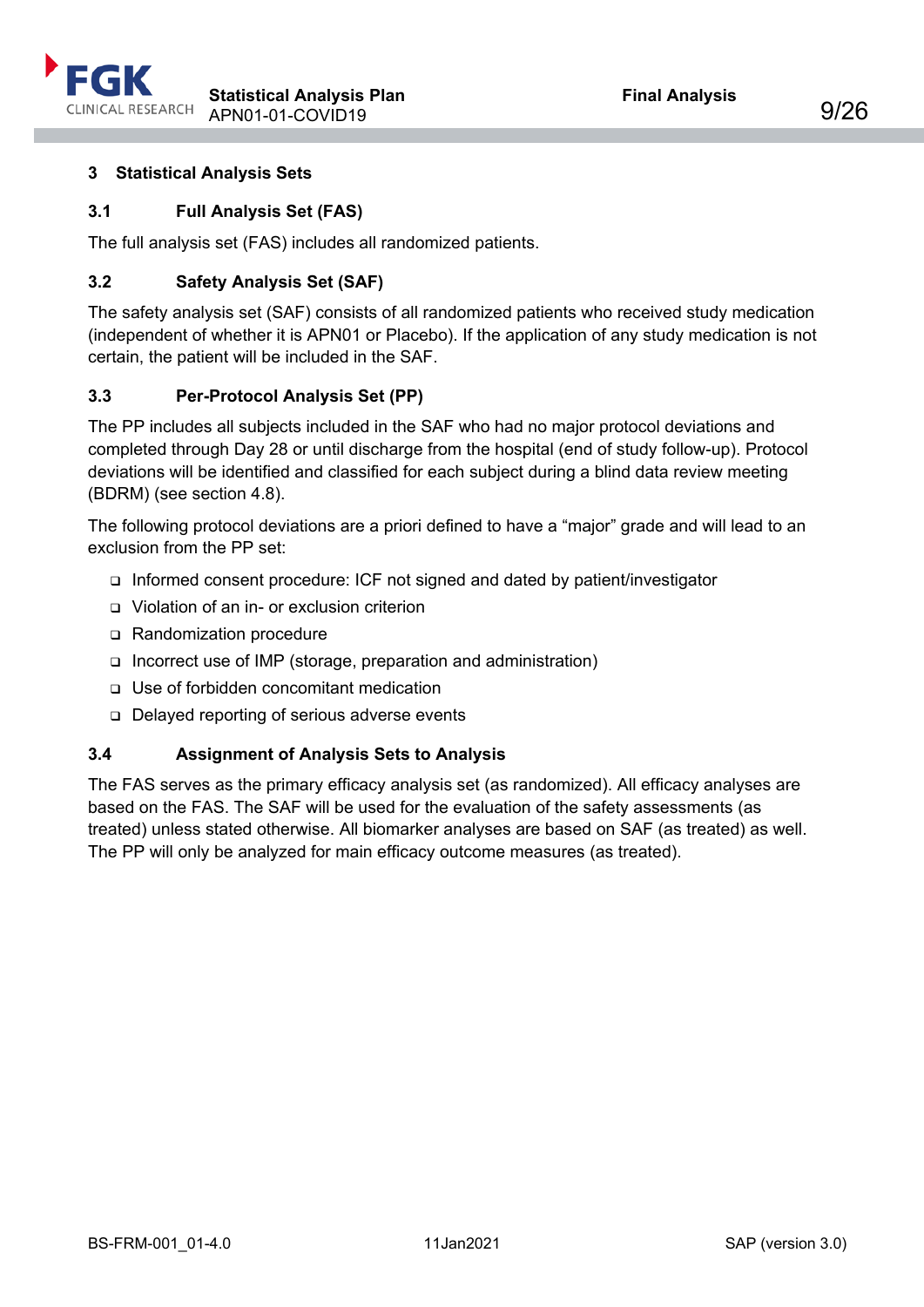

## <span id="page-9-0"></span>**4 Statistical Evaluation**

Continuous variables will be summarized with means, standard deviations, medians, lower and upper quartiles, minimums and maximums. Frequencies and percentages will be used to summarize categorical variables.

The two different treatment groups (groups APN01 and Placebo) will be separately tabulated. Where appropriate total columns will additionally be displayed for the two treatment groups combined.

A detailed description of the planned tables, listings and graphs is given in Appendix A.

Baseline

Baseline is defined as last observation before treatment, i.e. Day 1 value or Screening value if Day 1 value is missing or if Screening and Day 1 is the same day, unless stated otherwise.

| Visit No.        | Notation used on the case report<br>form        | Notation used for tables, listings and<br>graphs |
|------------------|-------------------------------------------------|--------------------------------------------------|
| 10               | Screening (Day -1)                              | Screening                                        |
| 150              | Unscheduled visit                               | Screening *                                      |
| $\overline{20}$  | Day 1                                           | Day 1                                            |
| 30               | Day 2                                           | Day 2                                            |
| 40               | Day 3                                           | Day 3                                            |
| 50               | Day 4                                           | Day 4                                            |
| 60               | Day 5                                           | Day 5                                            |
| 70               | Day 6                                           | Day 6                                            |
| 80               | Day 7                                           | Day 7                                            |
| 150              | <b>Unscheduled visit</b>                        | Day $8*$                                         |
| 90               | FU Day 10                                       | FU Day 10                                        |
| 100              | FU Day 14                                       | FU Day 14                                        |
| 110              | FU Day 28/EOS                                   | FU Day 28/EOS                                    |
| 130              | FU Day 28/EOS Phone Visit                       | FU Day 28/EOS                                    |
| 170              | Russia only: Home Visit FU Day<br><b>28/EOS</b> | FU Day 28/EOS                                    |
| 120              | Early termination                               | ET                                               |
| $\overline{140}$ | Early termination FU Day 28/EOS                 | ET                                               |
| 150              | Unscheduled visit                               | Unscheduled visit                                |

Visit terminology

*ET = Early termination*

*\* IMP administration at Screening and at Day 8 as well as all related assessments (e.g. ECG, Vital signs, etc.) are documented in eCRF as IMP administration or assessment on Unscheduled visit and will be shown in TLGs as IMP administration or assessment on Screening and Day 8 respectively.*

Unscheduled visits will not be included in any tables or graphs, only in listings and will be displayed after all scheduled visits.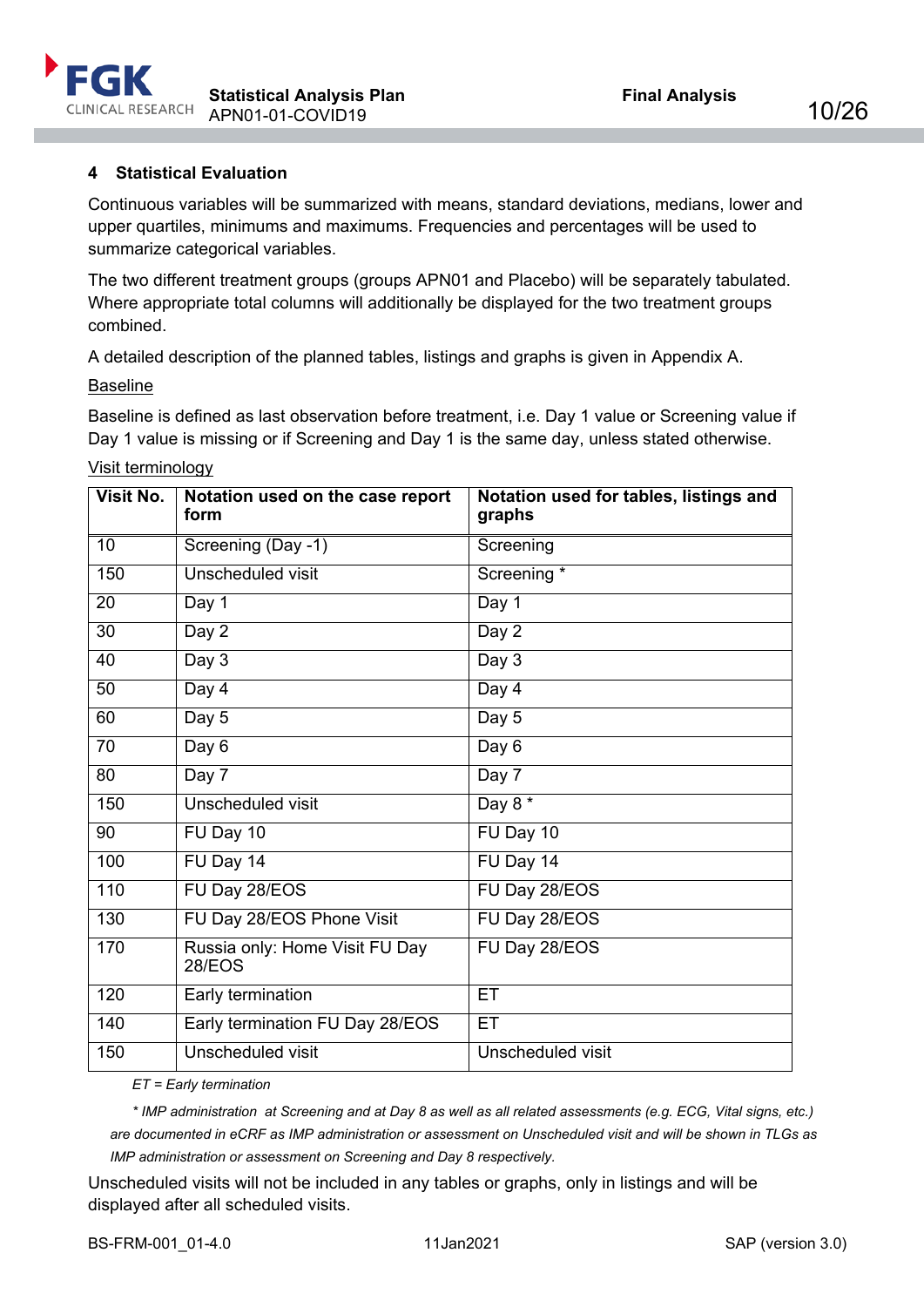## <span id="page-10-0"></span>**4.1 Dispositions of Subjects and Analysis Sets**

#### Disposition of patients and study discontinuation

The disposition of patients, patients per center, inclusion and exclusion criteria, the status of study completion / study discontinuation and survival (telephone contact) as well as the number and percentages of patients discharged from hospital by visit will be shown.

## <span id="page-10-1"></span>**4.2 Demographics and Other Covariates**

#### Demographic data

Demographic data (Age, Age group (< 65 years/ >= 65 years), Sex, Race, Ethnicity, Body weight, Body height, BMI (Body Mass Index)) will be tabulated and listed.

Other demographic data like history of smoking and alcohol use, if available, will be listed only.

## Prior and concomitant medication (CM)

Prior and concomitant medications will be coded by WHO-DD valid version at the end of the study.

Concomitant medications are defined as all medications with stop date >= date of first study medication or ongoing if started before date of first study treatment.

Prior medications include all medications that started and stopped before the date of first study medication. Medications with insufficient date information to determine whether or not they were concomitant will be considered concomitant.

Concomitant medication will be tabulated by anatomical therapeutic chemical (ATC) level 1, ATC level 4, preferred name and listed as well. Prior medication will be listed only.

#### **Comorbidity**

Number and percentage of patients with at least one comorbidity (arterial hypertension, diabetes and coronary artery disease) will be shown.

All comorbidity data will be listed as well.

#### Medical history (MH)

MH events will be tabulated by system organ class and current treatment status (currently treated/ currently not treated). The number of events, as well as the number and rate of affected patients will be reported for each treatment group.

All medical history data will be listed as well.

#### Respiratory condition (arterial blood gas analysis or pulse oximetry)

Arterial blood pH, PaO2 and PaCO2 will be presented using basic statistics of absolute values for all visits and change from baseline for all post-baseline visits.

All respiratory data will be listed as well.

#### Pregnancy test

The proportion positive or negative pregnancy test results will be tabulated by visit for females with childbearing potential.

All pregnancy test data will be listed as well.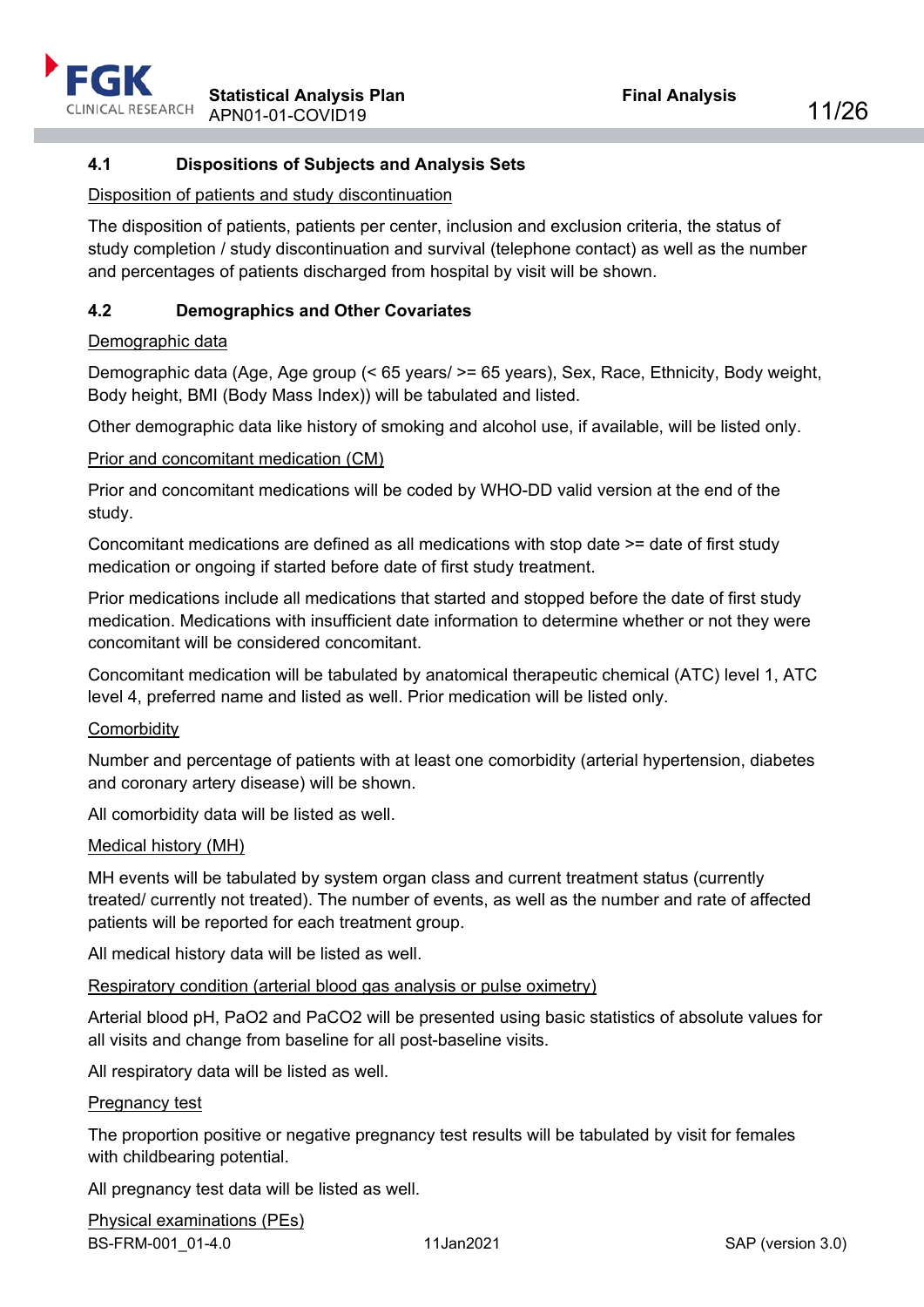The frequencies of changes (Evaluation (Normal / Abnormal – CS / Abnormal – Not CS)) in PEs (all body systems) since baseline will be shown for all visits using shift tables.

All physical examination data will be listed as well.

## Patient status assessment

Patient status assessment will be presented using frequency tables.

Patient status assessment data will be listed as well.

## <span id="page-11-0"></span>**4.3 Study Drug Administration**

#### IMP administration

Each patient should receive 14 doses of IMP (APN01 or Placebo). The first IMP administration will be performed after randomization at screening or at day 1. If the first IMP administration is performed at day 1 at the evening, patient will receive the 14th dose on day 8 in the morning. IMP administration at screening and at day 8 as well as all related assessments (e.g. ECG, Vital signs, etc.) are documented in eCRF as IMP administration or assessment on unscheduled visit and will be shown in TLGs as IMP administration or assessment on screening and day 8 respectively (instead of unscheduled visit, i.e. renaming of unscheduled visits in this cases).

Total study drug exposure and total study drug exposure complete will be tabulated and listed.

Therefore, the frequency tables in overall as well as by Age group ( $\leq 65$  years/ $\geq$ = 65 years to  $\leq$ 75 years/ >= 75 years to < 80 years/ >= 80 years), Sex, Race and Ethnicity will be provided.

Total study drug exposure [days] is calculated as sum of days with at least 1 administered dose (complete or not complete) of IMP (APN01 or Placebo).

Total study drug exposure complete [days] is calculated as sum of days with two complete administered doses of IMP (APN01 or Placebo).

All other IMP administration data will be listed only.

Total dose per day of study medication taken [mg] is calculated as sum of first and second administered doses of IMP (APN01 or Placebo).

Total volume per day of infusion [ml] is calculated as sum of first and second administered volume of infusion.

Total dose of study medication taken [mg] is calculated as sum of daily administered doses of IMP (APN01 or Placebo).

Total volume of infusion [ml] is calculated as sum of daily administered volume of infusion.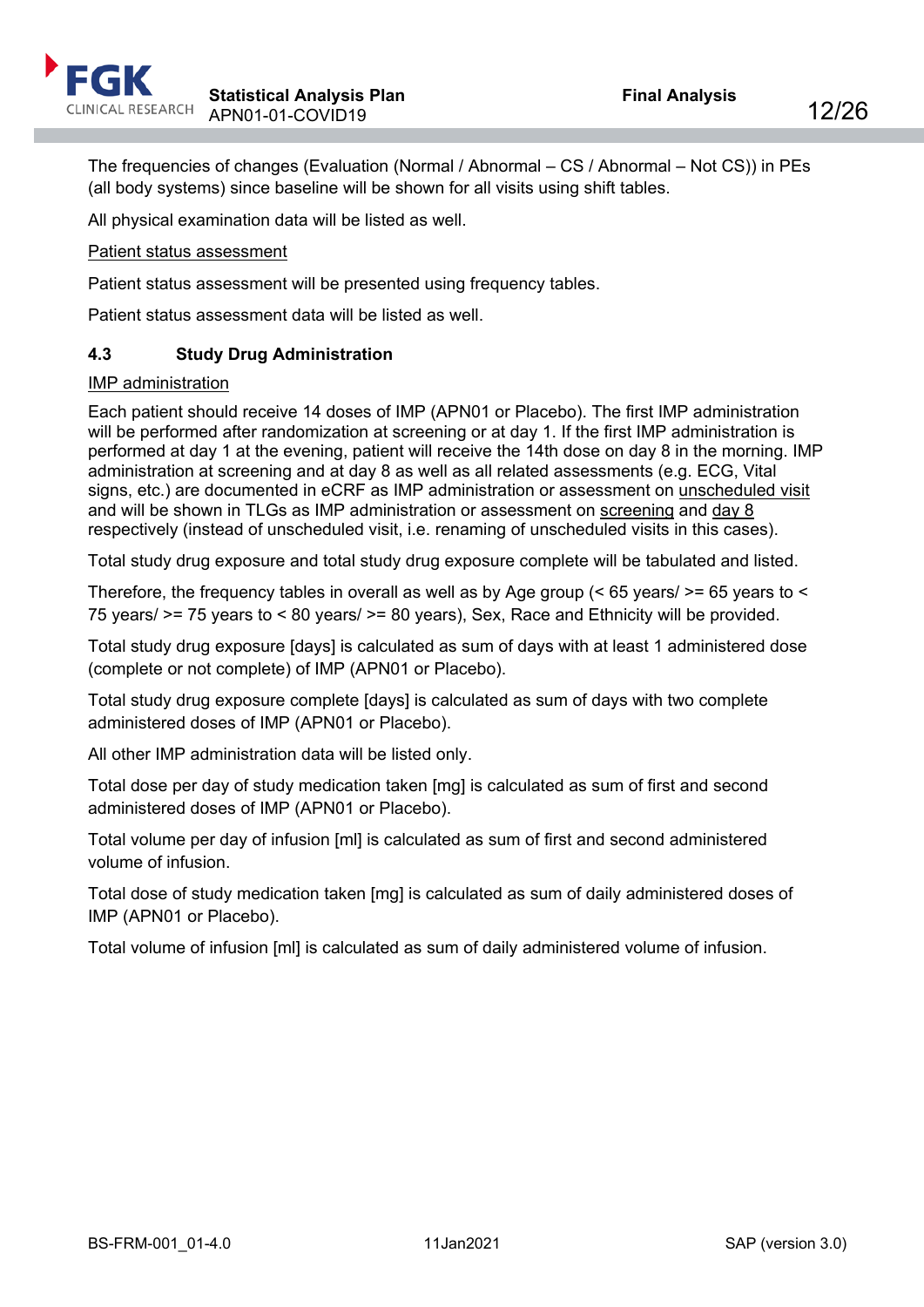

## <span id="page-12-0"></span>**4.4 Efficacy Analysis**

In case that the first IMP is given at night of Screening visit, the duration of the study might be 29 days as a maximum. Therefore, a time window of 27 to 29 days will be applied where applicable.

## <span id="page-12-1"></span>**4.4.1 Analysis of Primary Efficacy Endpoint**

The primary endpoint is a composite endpoint of all cause-death or invasive mechanical ventilation (up to 28 days or hospital discharge).

The following null hypothesis will be tested:

 $\bullet$  H<sub>0</sub>: pAPN01 = pPlacebo

versus the alternative

• H<sub>1</sub>: pAPN01  $\neq$  pPlacebo

H0 will be tested using a Chi-squared test. The level of significance is 5% (two-sided). In addition, logistic regression analyses will be conducted considering additional co-factors.

#### All cause-death

The percentage of patients who have died at Day 28 will be presented by treatment group.

Patients with death from any cause will be used for this endpoint as part of responder. Patients who are still alive at Day 28 will be considered as non-event.

The following cases may occur:

• Patient discharged from hospital **and** discontinued before Day 28, will be followed up by telephone interview to check whether they are alive or dead, if unclear as no telephone interview available, death is assumed (worst case) at last available date of early termination, hospitalization or hospital discharge

• No discharge from hospital, **but** early discontinuation before Day 28 will be followed up by telephone interview to check whether they are alive or dead, if unclear as no telephone interview available, death is assumed (worst case) at date of early termination

• Discharged from hospital, **but** no discontinuation before Day 28: No telephone interview, but regular entry at Day 28 about alive/death status

#### Invasive mechanical ventilation (up to 28 days or hospital discharge)

Invasive mechanical ventilation is defined as patients who are intubated or have a tracheostomy tube and are receiving positive pressure ventilation. Patients with at least one invasive mechanical ventilation (event with type of ventilation 'Mechanical ventilation') up to 28 days or hospital discharge will be used for this endpoint as part of responder.

#### *Chi-squared test*

Proportion of responder, i.e. those patients that died or having an invasive mechanical ventilation (up to 28 days or hospital discharge), as well as the p-value (two-sided) will be reported.

#### *Logistic regression*

A logistic regression with the responder (yes/no) as independent variable will be applied.

The following co-factors will be included in the logistic regression:

Arterial hypertension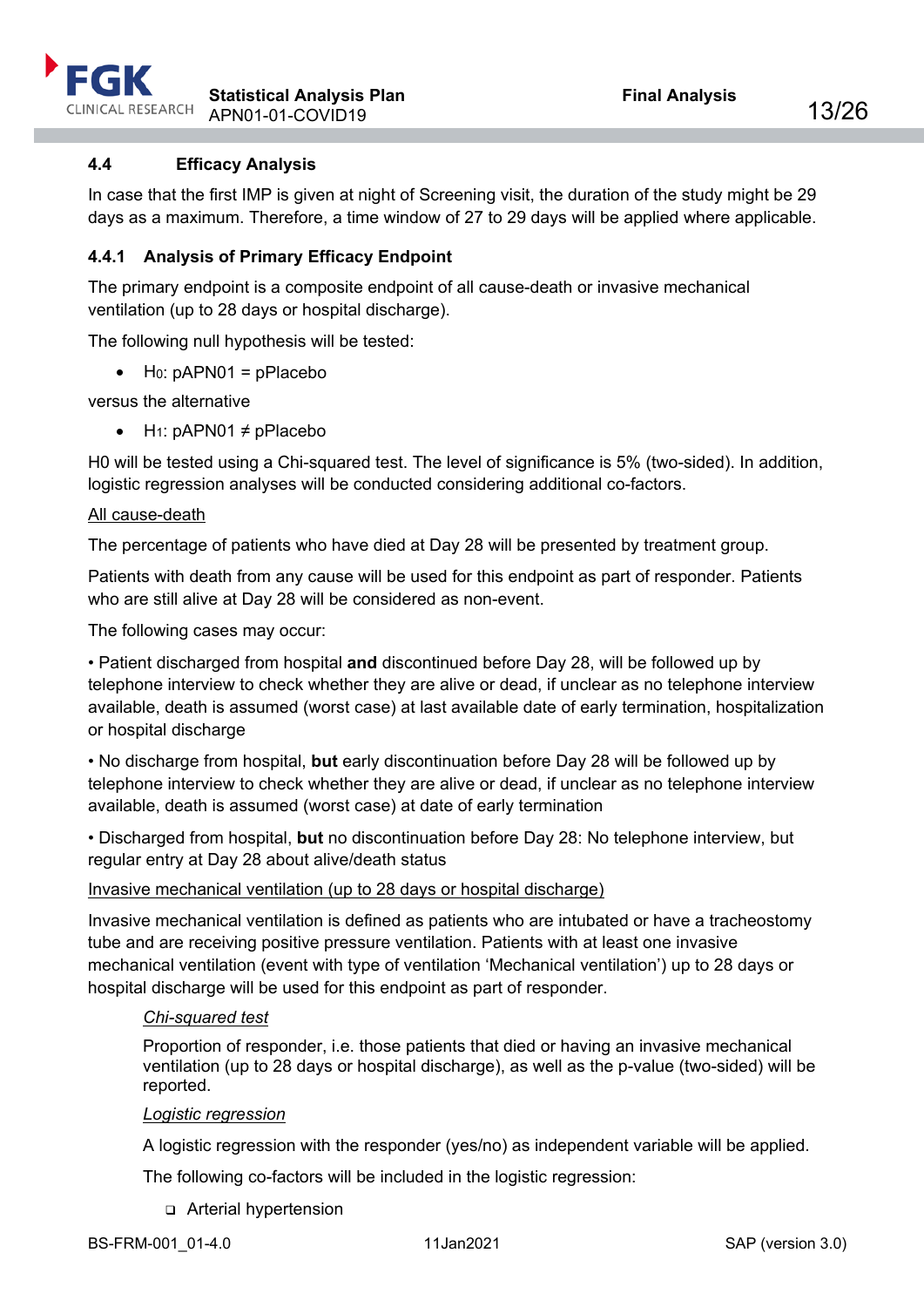

- Diabetes
- Coronary artery disease
- $\Box$  Age (<65 years vs. >=65 years)
- □ Center

The odds ratio along with its associated 95% confidence intervals will be reported.

## <span id="page-13-0"></span>**4.4.2 Analysis of Secondary Efficacy Endpoints**

Log transformed levels of lactate dehydrogenase (LDH) at Day 5 as a surrogate marker for organ damage (powered secondary endpoint)

Results of LDH will be converted to standard unit before any calculation if needed. Conversion of all lab values will be described in a separate document 'Conversion\_3570 \_VX-X\_2020-MM-DD'. Standardized results will be log transformed for this endpoint.

Log transformed levels of LDH will be analyzed using linear regression adjusted for baseline log levels of LDH, center and age. 95% confidence intervals will be additionally calculated.

In protocol the wording of "minimization factors" is used: Stratification factors from the randomization are used in models as covariates.

Before application of the linear regression, it will be checked if the residuals are approximately normally distributed (QQ-Plot, Shapiro Wilk test). If there are no major violations of the normal distribution the model can be applied. If there are major violations available only descriptive analyses will be displayed.

Point estimate together with standard error and two-sided 95% confidence interval as well as pvalue (two-sided) will be reported.

#### 28-day mortality (all cause death)

The percentage of patients who have died at Day 28 will be presented by treatment group.

The following cases may occur:

• Patient discharged from hospital **and** discontinued before Day 28, will be followed up by telephone interview to check whether they are alive or dead, if unclear as no telephone interview available, death is assumed (worst case) at last available date of early termination, hospitalization or hospital discharge

• No discharge from hospital, **but** early discontinuation before Day 28 will be followed up by telephone interview to check whether they are alive or dead, if unclear as no telephone interview available, death is assumed (worst case) at date of early termination

• Discharged from hospital, **but** no discontinuation before Day 28: No telephone interview, but regular entry at Day 28 about alive/death status

#### *Chi-squared test or Fisher's exact test*

Proportion of responder, i.e. those patients that died, as well as the p-value (two-sided) will be reported.

#### *Logistic regression*

The following co-factors will be included in the logistic regression:

- Arterial hypertension
- Diabetes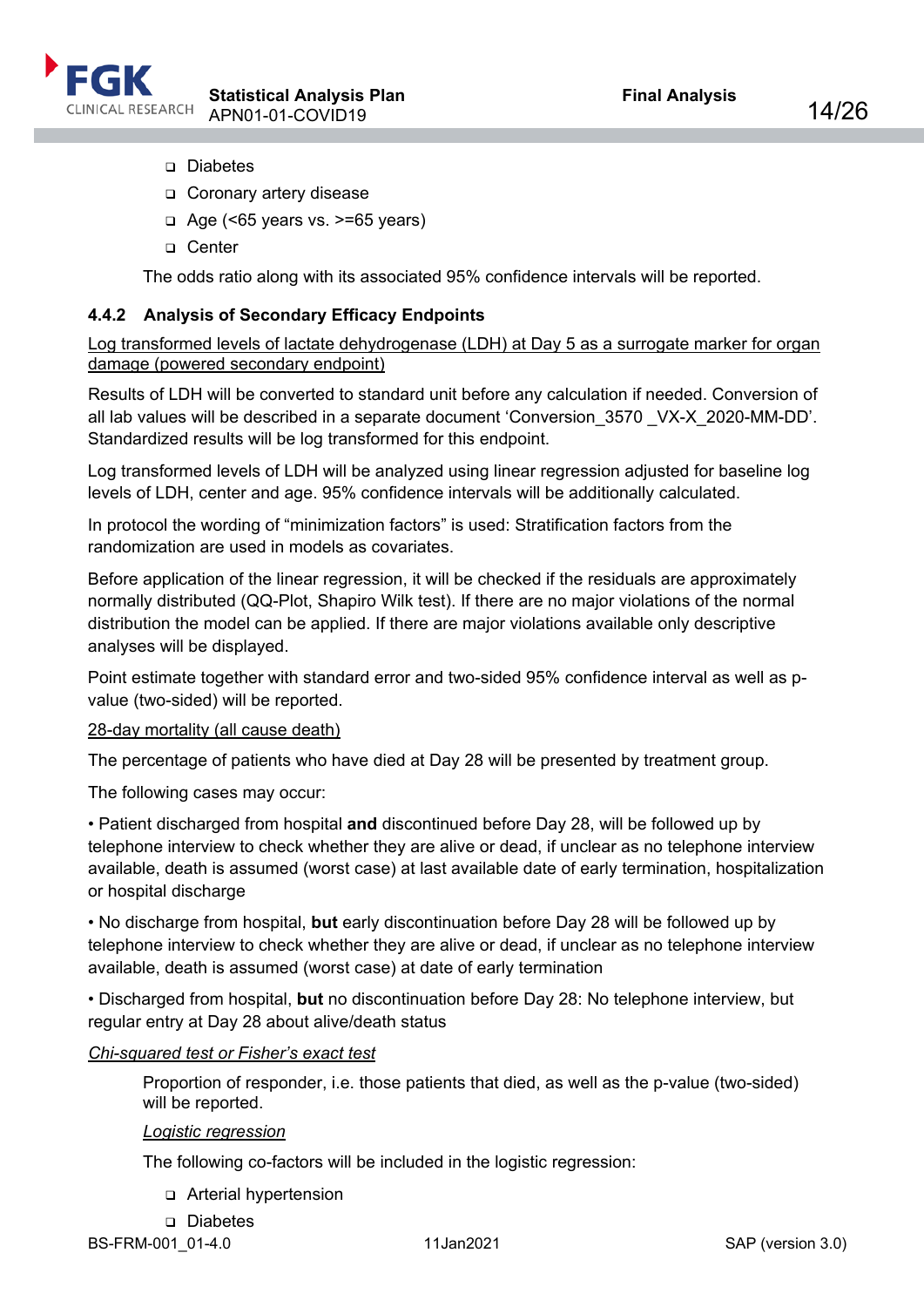

- Coronary artery disease
- $\Box$  Age (<65 years vs. >=65 years)
- □ Center

The odds ratio along with its associated 95% confidence intervals will be reported.

## Ventilator-free days (VFD) (up to 28 days or hospital discharge)

VFD will be calculated as follows:

VFD = maximum((Duration in the study [days] - Duration of ventilation [days]); 0)

i.e. if the duration of ventilation is greater than the duration in the study, VDF is set to 0.

Duration in the study [days] = Date of study completion/ discontinuation - Date of randomization + 1.

Patients who died before or on Day 28 will be censored at the day before death (Date of death - 1).

Duration of ventilation [days] = Sum of days with all required ventilations.

If ventilation started before randomization, the duration will be counted from the date of randomization. If ventilation started and/or ended after study completion/ discontinuation, the duration will be counted until date of study completion/ discontinuation.

If ventilation is ongoing and/or no stop date is available, the duration will be calculated until date of study completion/ discontinuation or date of death respectively.

VFD will be analyzed for both all patients as well as for the subgroup of patients who were alive at Day 28 or hospital discharge/early termination. For the analysis of all patients separate analyses will be conducted for patients who died: a) VFD will be set to 0, b) the observed VFD until death will be considered.

Summary tables will be generated by treatment group.

VFD will be compared using Wilcoxon rank sum test at a significance level of 5% (two-sided) and p-value (two-sided) will be reported.

In addition, bootstrap methods will be applied to calculate 95% confidence intervals and twosided p-values for the difference in means between treatment groups.

## Proportion of responders, defined as >= 2 improvement in WHO's 11-Point Score system at Day 7, 10, 14 and 28

Patients who will be not assessed from any cause (e.g. discharge from hospital, early termination, death or in-home visit) will be considered as non-responder.

## *Chi-squared test or Fisher's exact test*

Proportion of responder, i.e. those patients that have >= 2 improvement in WHO's 11- Point Score system, as well as the p-value (two-sided) will be reported for Day 7, 10, 14 and 28.

#### *Logistic regression*

The following co-factors will be included in the logistic regression:

- Arterial hypertension
- Diabetes
- Coronary artery disease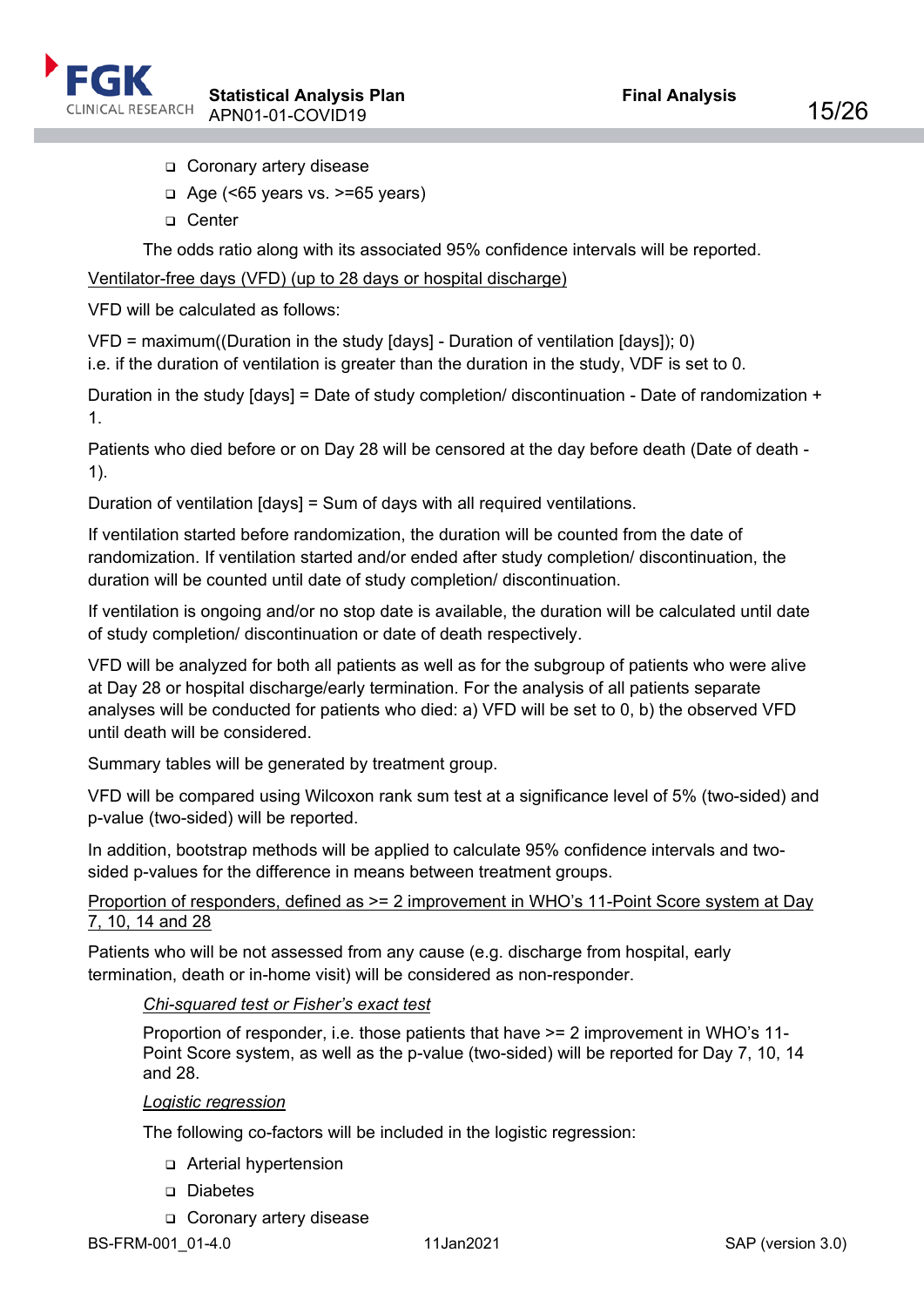

- $\Box$  Age (<65 years vs. >=65 years)
- □ Center

Separate models will be calculated for Day 7, 10, 14 and 28.

The odds ratio along with its associated 95% confidence intervals will be reported.

## Time to death (all causes)

Time to death [days] = Date of death - Date of randomization.

Patients who will be alive at Day 28, or who will be discharged from hospital/early terminated before Day 28 will be censored at discharge/early termination if they cannot be reached at or after Day 28 by means of a telephone interview. Patients who will be reached at or after Day 28 by means of a telephone interview will be censored at the date of telephone contact if they are alive.

The following cases may occur:

• Patient discharged from hospital **and** discontinued before Day 28, will be followed up by telephone interview to check whether they are alive or dead, if unclear as no telephone interview available, death is assumed (worst case) at last available date of early termination, hospitalization or hospital discharge

• No discharge from hospital, **but** early discontinuation before Day 28 will be followed up by telephone interview to check whether they are alive or dead, if unclear as no telephone interview available, death is assumed (worst case) at date of early termination

• Discharged from hospital, **but** no discontinuation before Day 28: No telephone interview, but regular entry at Day 28 about alive/death status

Time to death (all causes) will be analyzed using Kaplan-Meier estimates and plots, log-rank test, and Cox proportional hazards model (adjusted for center and age to derive hazard ratios and corresponding 95% confidence intervals).

## *Kaplan-Meier estimates and Log-rank test*

Kaplan-Meier table (product-limit "survival" estimates with 95%-CI, Standard error, Number of patient with event, Number of patient at risk) for Time to death [days], Kaplan-Meier Summaries of Event/Censoring (Number of patient with event, Number of patient censored, Total number of patients), Quartile Estimates (Median Time to Event,1st Quartile, 3rd Quartile, 95%-CI) and Kaplan-Meier table ( "survival" estimates with 95%-CI) for Timepoint (28 days). Time to death [days] will be displayed by a Kaplan-Meier-curve. Treatments groups will be compared with Log-rank test.

## *Cox proportional hazards model*

The hazards ratio along with its associated 95% confidence intervals as well as parameter estimate and p-value (two-sided) will be reported.

#### Proportion of patients with any use of invasive mechanical ventilation (up to 28 days or hospital discharge)

Requirement and type of ventilation will be presented using frequency tables.

## *Chi-squared test or Fisher's exact test*

Proportion of responder, i.e. those patients that having an invasive mechanical ventilation (up to 28 days or hospital discharge), as well as the p-value (two-sided) will be reported.

#### *Logistic regression*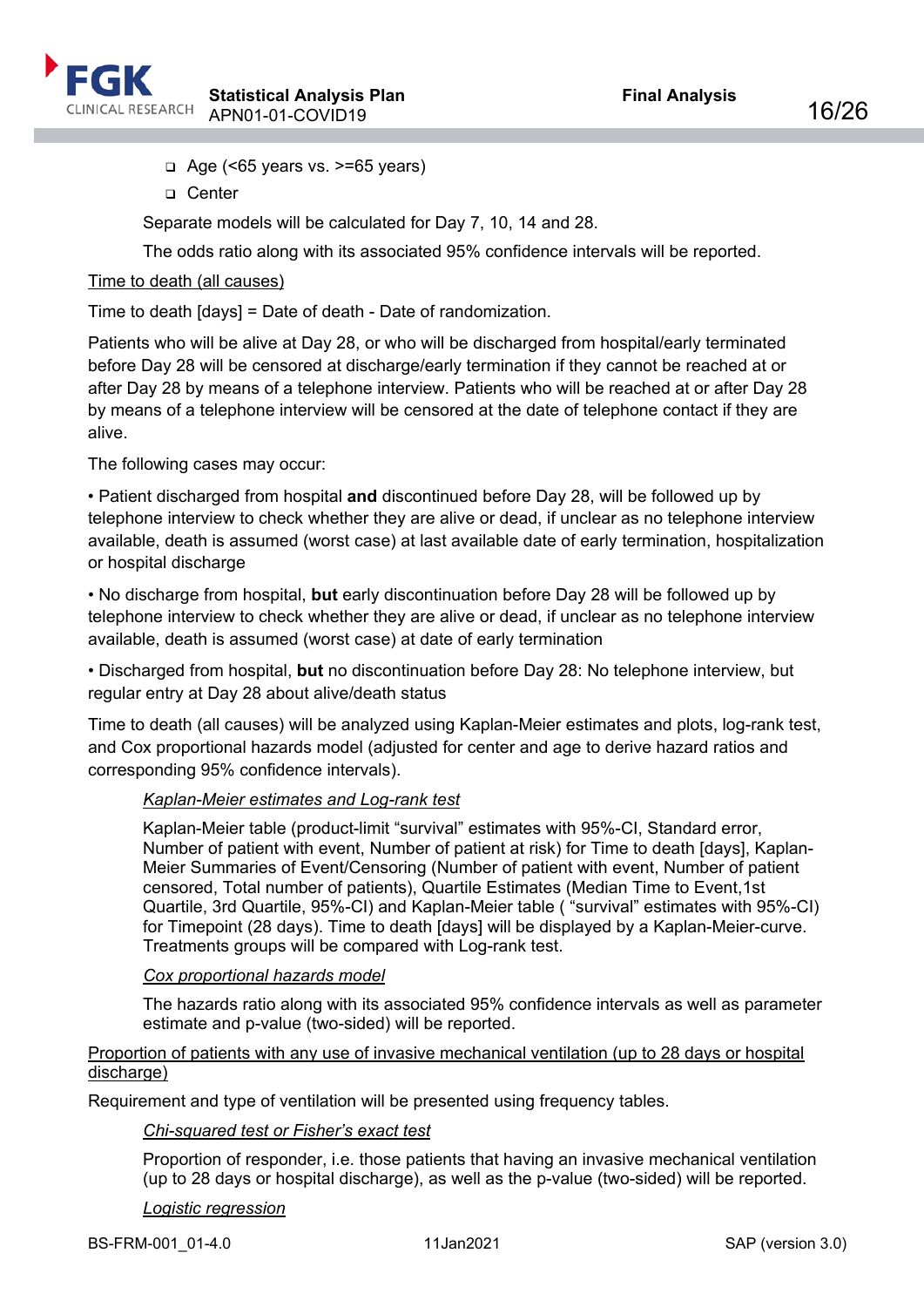

The following co-factors will be included in the logistic regression:

- Arterial hypertension
- Diabetes
- □ Coronary artery disease
- $\Box$  Age (<65 years vs. >=65 years)
- □ Center

The odds ratio along with its associated 95% confidence intervals will be reported.

Time to first use of invasive mechanical ventilation (up to 28 days or hospital discharge)

Time to first use of invasive mechanical ventilation [days] = Start date of first ventilation - Date of randomization.

If ventilation started before randomization, the time to first use will be set to 0 (minimal possible duration).

Patients without documented invasive mechanical ventilation who completed the study or was early terminated or discharged from hospital before Day 28 will be censored at the date of study completion, discontinuation or discharge from hospital respectively.

Time to first use of invasive mechanical ventilation (up to 28 days or hospital discharge) will be analyzed using Kaplan-Meier estimates and plots, log-rank test, and Cox proportional hazards model (adjusted for center and age to derive hazard ratios and corresponding 95% confidence intervals).

## *Kaplan-Meier estimates and Log-rank test*

Kaplan-Meier table (product-limit "survival" estimates with 95%-CI, Standard error, Number of patient with event, Number of patient at risk) for Time to first use of invasive mechanical ventilation [days], Kaplan-Meier Summaries of Event/Censoring (Number of patient with event, Number of patient censored, Total number of patients), Quartile Estimates (Median Time to Event,1st Quartile, 3rd Quartile, 95%-CI) and Kaplan-Meier table ( "survival" estimates with 95%-CI) for Timepoint (28 days). Time to first use of invasive mechanical ventilation [days] will be displayed by a Kaplan-Meier-curve. Treatments groups will be compared with Log-rank test.

## *Cox proportional hazards model*

The hazards ratio along with its associated 95% confidence intervals as well as parameter estimate and p-value (two-sided) will be reported.

#### Absolute values and absolute change in PaO2/FiO2 ratio over time

The PaO2/FiO2 ratio = PaO2 [mmHg] / FiO2

This will be evaluated on each visit for ventilated patients only. If entries are not changed compared to previous entries, no entry will be done within the eCRF.

If ventilation is ongoing and/or no stop date is available, the PaO2/FiO2 ratio will be considered until date of study completion/ discontinuation or date of death respectively.

Baseline is defined as first observation of PaO2/FiO2 ratio (individual start value).Basic statistics for the PaO2/FiO2 ratio for both the absolute values and the absolute change from baseline will be tabulated by day of ventilation. Daily means will be used when more than one assessment is available per day.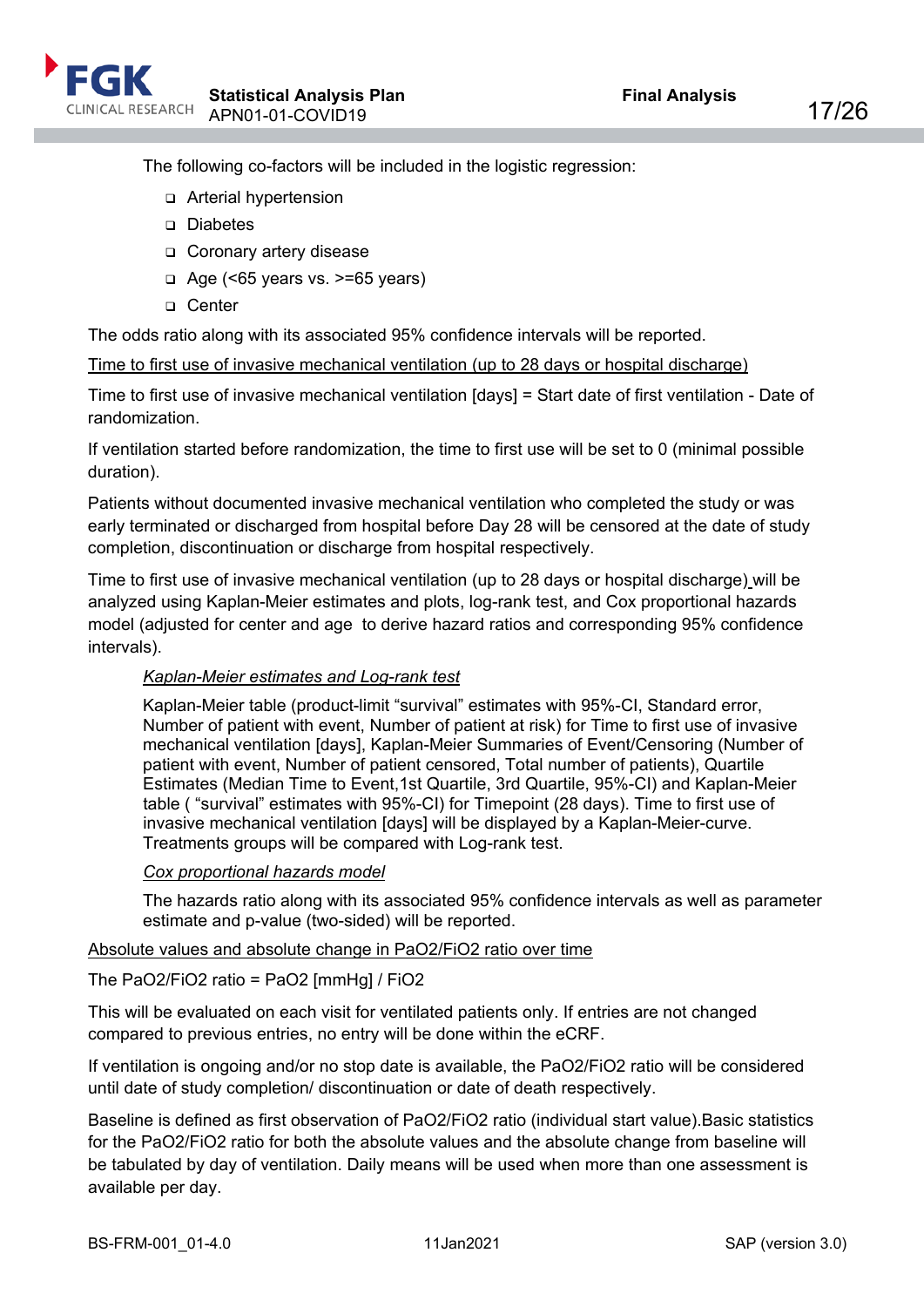## Absolute values and absolute change in notified sequential organ failure assessment score (mSOFA score) over time

The mSOFA score was introduced with protocol version 5.0 and is available for patients who are included with protocol version 5.0 and higher. For patients who are included with previous protocol versions (protocol version 4.0 and lower), mSOFA score is available from the time when protocol is in effect at the centers.

Basic statistics for the mSOFA score for both the absolute values and the absolute change from baseline will be tabulated by visit.

SOFA score (protocol version 4.0 and lower) will be listed only.

## Time to a 2-point decrease in WHO's 11-Point Score system

Time to 2-point decrease [days] = Assessment date of first >= 2 improvement - Date of randomization.

Patients without documented 2-point decrease who completed the study or was early terminated or discharged from hospital before Day 28 will be censored at the date of last WHO assessment available.

Time to 2-point decrease will be analyzed using Kaplan-Meier estimates and plots, log-rank test, and Cox proportional hazards model (adjusted for center and age to derive hazard ratios and corresponding 95% confidence intervals).

## *Kaplan-Meier estimates and Log-rank test*

Kaplan-Meier table (product-limit "survival" estimates with 95%-CI, Standard error, Number of patient with event, Number of patient at risk) for Time to 2-point decrease [days], Kaplan-Meier Summaries of Event/Censoring (Number of patient with event, Number of patient censored, Total number of patients), Quartile Estimates (Median Time to Event,1st Quartile, 3rd Quartile, 95%-CI) and Kaplan-Meier table ( "survival" estimates with 95%-CI) for Timepoint (28 days). Time to 2-point decrease [days] will be displayed by a Kaplan-Meier-curve. Treatments groups will be compared with Log-rank test.

## *Cox proportional hazards model*

The hazards ratio along with its associated 95% confidence intervals as well as parameter estimate and p-value (two-sided) will be reported.

#### Absolute values and absolute change in lymphocyte counts over time

Results of lymphocyte counts will be converted to standard unit before any calculation if needed. Conversion of all lab values will be described in a separate document.

Basic statistics for both the absolute values and the absolute change from baseline will be tabulated by visit.

Absolute values and absolute change in C-reactive protein levels over time

Results of C-reactive protein will be converted to standard unit before any calculation if needed. Conversion of all lab values will be described in a separate document.

Basic statistics for both the absolute values and the absolute change from baseline will be tabulated by visit.

#### Absolute values and absolute change in D-dimer over time

Results of CD-dimmer will be converted to standard unit before any calculation if needed. Conversion of all lab values will be described in a separate document.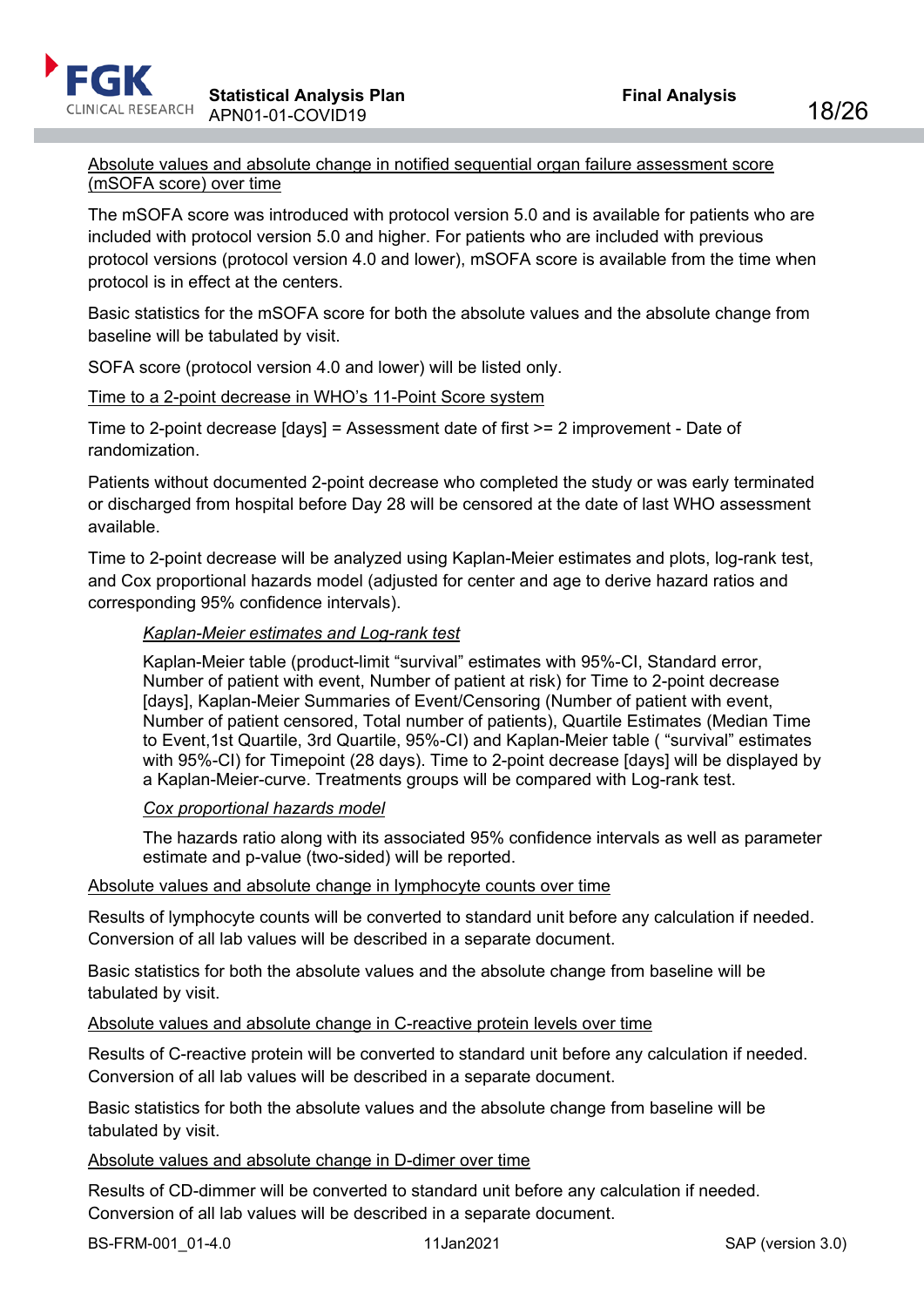

Basic statistics for both the absolute values and the absolute change from baseline will be tabulated by visit.

#### Absolute values and absolute change in log transformed levels of LDH over time

Results of LDH will be converted to standard unit before any calculation if needed. Conversion of all lab values will be described in a separate document. Standardized results will be log transformed for this endpoint.

Basic statistics for both the absolute values and the absolute change from baseline will be tabulated by visit.

#### Time to hospital discharge

Time to hospital discharge [days] will be calculated as Date discharge from hospital - Date of randomization.

The first discharge from hospital will be used for this endpoint. Patients without hospitalization or without documented hospital discharge who completed the study or was early terminated before Day 28 will be censored at the date of study completion or discontinuation respectively. Patients who have died before Day 28 will be censored at the date of death.

Time to hospital discharge will be analyzed using Kaplan-Meier estimates and plots, log-rank test, and Cox proportional hazards model (adjusted for center and age to derive hazard ratios and corresponding 95% confidence intervals).

#### *Kaplan-Meier estimates and Log-rank test*

Kaplan-Meier table (product-limit "survival" estimates with 95%-CI, Standard error, Number of patient with event, Number of patient at risk) for Time to hospital discharge [days], Kaplan-Meier Summaries of Event/Censoring (Number of patient with event, Number of patient censored, Total number of patients), Quartile Estimates (Median Time to Event,1st Quartile, 3rd Quartile, 95%-CI) and Kaplan-Meier table ( "survival" estimates with 95%-CI) for Timepoint (28 days). Time to hospital discharge [days] will be displayed by a Kaplan-Meier-curve. Treatments groups will be compared with Log-rank test.

#### *Cox proportional hazards model*

The hazards ratio along with its associated 95% confidence intervals as well as parameter estimate and p-value (two-sided) will be reported.

Hospitalization data will be listed additionally.

#### Change in viral RNA over time

Basic statistics for both the absolute values and the absolute change from baseline will be tabulated by visit.

## <span id="page-18-0"></span>**4.5 Safety Analysis**

#### Adverse events (AEs) and serious adverse events (SAEs)

AEs will be coded by using the Medical dictionary for regulatory activities (MedDRA) version 23.0.

A treatment emergent adverse event (TEAE) is defined as an AE with AE onset date >= date of first study medication. If a date is unknown or incomplete and the AE cannot definitely be considered as started before date of first study medication, the AE will be considered as TEAE, unless the AE resolution date is before the date of first study medication.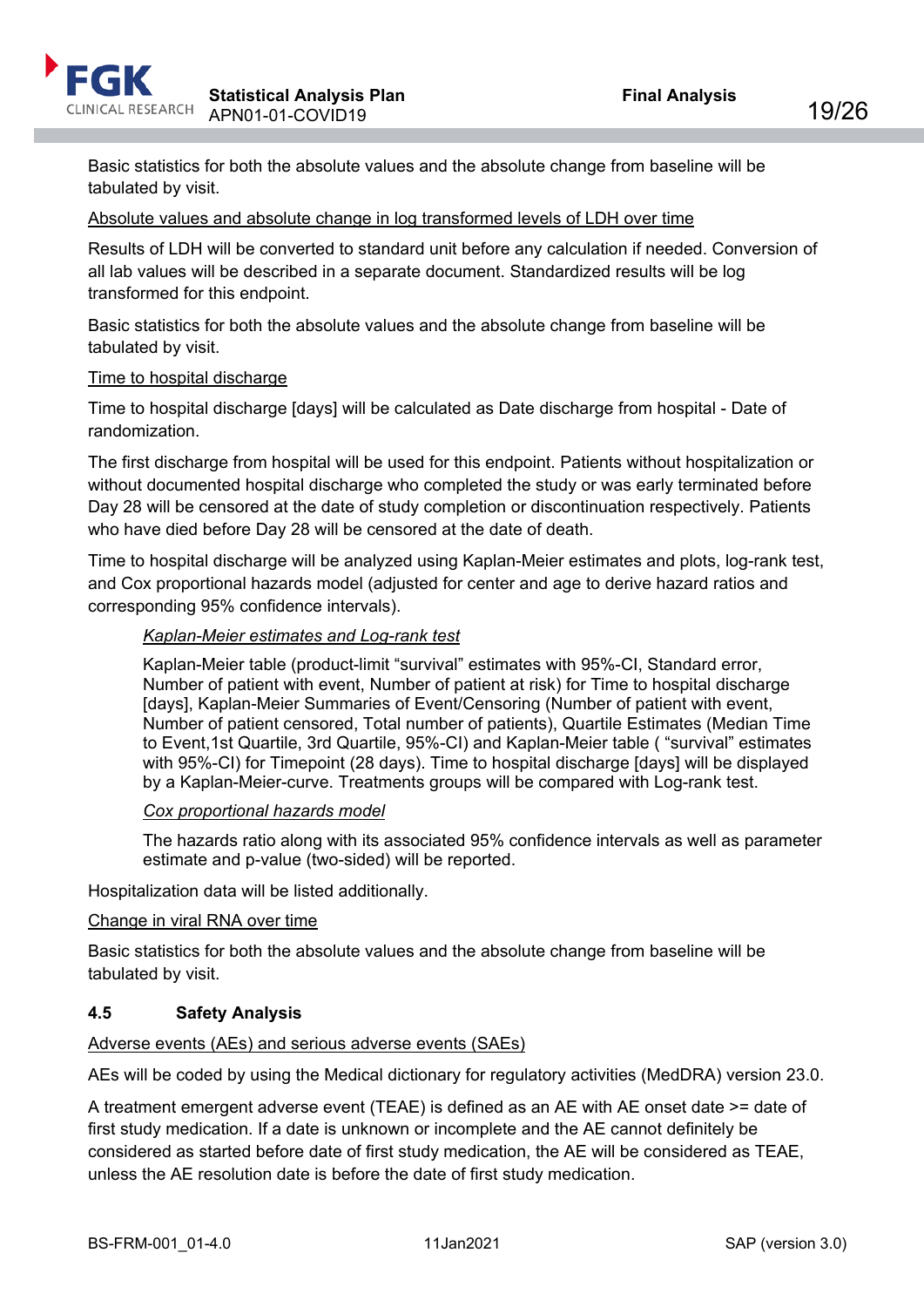

An AE overview table will be prepared showing the number of patients with at least 1 AE and at least 1 TEAE, TEAEs related to IMP, TEAEs related to IMP procedure (infusion), serious TEAEs, serious TEAEs related to IMP and serious TEAEs related to IMP procedure (infusion) as well as the total number of events in each category.

TEAEs as well as serious TEAEs will be tabulated by system organ class and preferred term (MedDRA). The number of events, as well as the number and rate of affected patients will be reported for each treatment group. Additional tables will be provided for TEAEs (system organ class and preferred term) summarized by severity, by relationship to IMP and by relationship to IMP procedure (infusion).

AEs that occur with AE onset date < date of first study medication are defined as "pre-treatment" events. All AEs for patients without treatment will be considered as pre-treatment AEs. Pretreatment AEs will be listed only.

Individual patient data listings will be provided for all SAEs as well as additionally for all deaths only (AEs with outcome 'Fatal'), unexpected adverse drug reactions as confirmed by the sponsor's drug safety manager (AEs of patients with primary reason for discontinuation 'Occurrence of a severe adverse reaction (SAR)'), discontinuation of IMP due to AEs (AEs with action taken regarding IMP 'Drug interrupted' or 'Drug withdrawn'), or premature trial termination due to AEs (AEs of patients with primary reason for discontinuation 'Adverse events necessitating withdrawal from the clinical trial').

The important risks such as multi-organ failure, hypersensitivity, adverse hemodynamic effects and cardiovascular effects will be documented as AEs and will be listed and tabulated by system organ class and preferred term (MedDRA) for treatment emergent adverse events. The number of events, as well as the number and rate of affected patients will be reported for each treatment group. Pre-treatment emergent adverse events will be listed only.

## Vital signs

Vital signs include Systolic blood pressure, Diastolic blood pressure, Heart rate, Body temperature and Respiratory rate.

Basic statistics will be computed for absolute values and the absolute change from baseline.

Vital signs will be tested before and after each dose (within 30 min before/after IMP administration) and only once at the visits without IMP. Baseline is defined as Screening value. Daily mean values of assessments before/after IMP administration will be used for calculation of absolute change from baseline at visits with IMP administration.

#### Oxygen saturation (part of vital signs, but measured only once per visit)

Oxygen saturation will be presented using basic statistics of absolute values for all visits and change from baseline for all after baseline visits.

#### Clinical laboratory assessments

All continuous results of laboratory data will be converted to standard unit before any calculation if needed. Conversion of all lab values will be described in a separate document.

Value evaluation (Normal / Abnormal – CS / Abnormal – Not CS) will be summarized for all laboratory parameters using frequency table additionally.

Absolute values as well as absolute change from baseline for the following laboratory data will be analysed by visit using basic statistics:

 Biochemistry: AST (GOT), ALT (GPT), Alkaline Phosphatase (AP), Total bilirubin, Total protein, Uric acid, Potassium, Sodium, Albumin, Urea Nitrogen (BUN), Creatinine, eGFR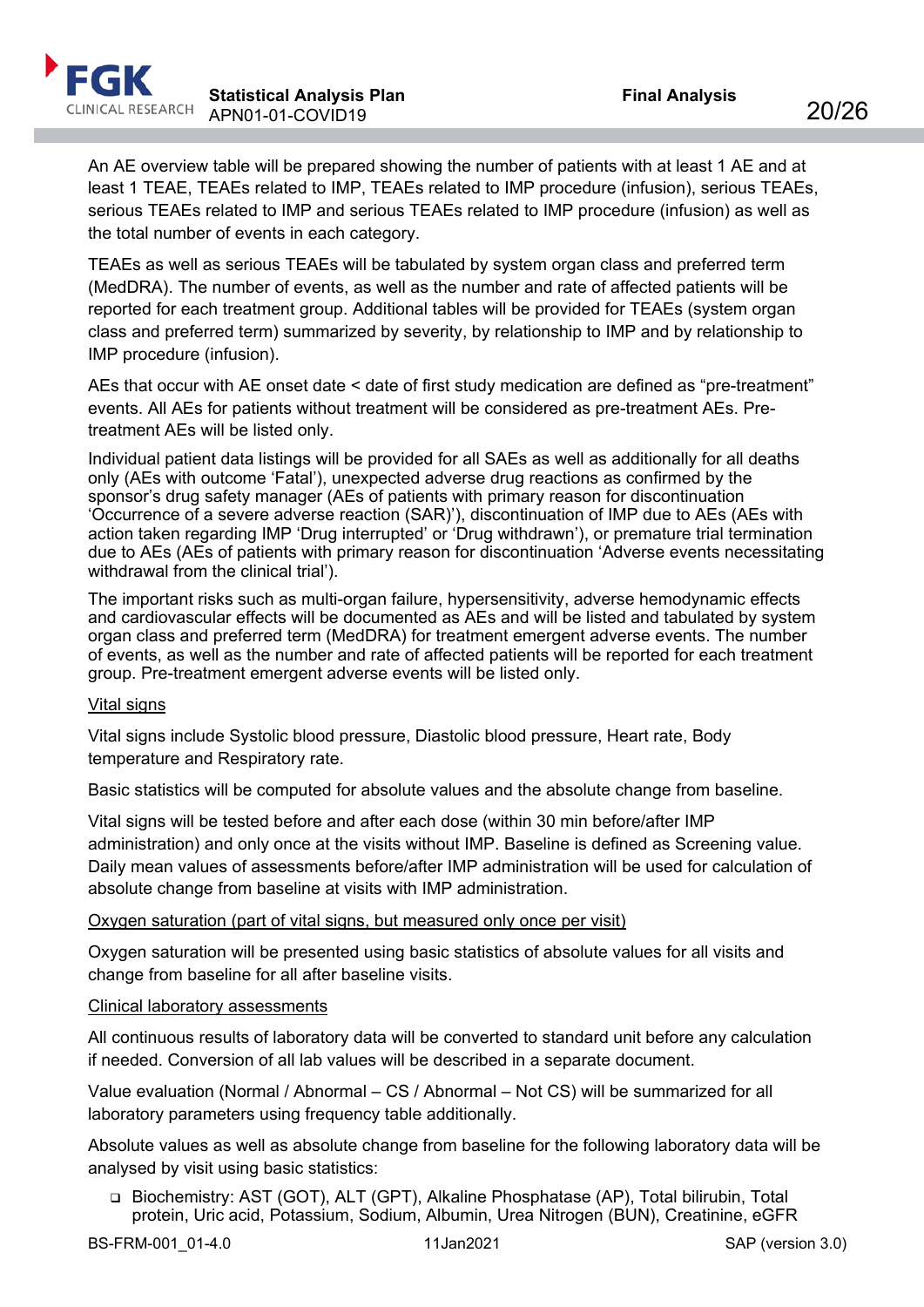

(assessment is calculated according to the formula used in local laboratory: CKD-EPI, Cockcroft-Gault or MDRD)

- □ Inflammatory indicators: C-reactive protein (CRP), ESR, Procalcitonin
- Myocardial enzymes: Creatine kinase (total), CKMB, LDH, [alpha] hydroxybutyrate dehydrogenase ([alpha] -HBD), Troponin (cTnI), Blood lactic acid
- □ Hematology: Red blood cells (RBC), Hematocrit, White blood cells (WBC), Hemoglobin, **Platelets**
- Coagulation: Prothrombin time (PT), Activated partial thromboplastin time (APTT), D-dimer, FIB
- Urinalysis: pH, Microscopic examination Red blood cells (BLD), Microscopic examination White blood cells (LEU)
- Stool routine and occult blood: Red blood cells (RBC), White blood cells (LEU)

Frequencies will be provided for the following categorical laboratory results by visit:

- Urinalysis: Glucose, Protein, Red blood cells (BLD), White blood cells (LEU)
- □ Stool routine and occult blood: Red blood cells (RBC), White blood cells (LEU), Occult blood

All abnormal evaluations (CS as well as not CS) for all laboratory assessments collected in eCRF will be listed.

#### ECG parameters

ECG evaluation (Normal / Abnormal – CS / Abnormal – Not CS) will be summarized using frequency table.

All clinically significant abnormal ECG values inclusive all ECG parameters (Heart rate [bpm], RR interval [ms], PR interval [ms], QT interval [ms], QRS complex [ms]) will be listed as well.

Detection of viral nucleic acid or viral gene sequencing

Detection of viral nucleic acid or viral gene sequencing data will be presented using frequency tables and listing.

## <span id="page-20-0"></span>**4.6 Biomarker Analysis**

All continuous results of laboratory data will be converted to standard unit before any calculation if needed. Conversion of all lab values will be described in a separate document.

No statistical testing procedures will be applied to Biomarker analyses.

Absolute values as well as absolute change from baseline for the following biomarker data will be analyzed by visit using basic statistics:

## Li-Heparin blood collection tube (5-6 ml):

- Plasma equilibrium angiotensin levels: Angiotensin II (Ang II), Angiotensin 1-7 (Ang 1- 7), Angiotensin 1-5 (Ang 1-5), Angiotensin I (Ang I), Angiotensin 1-9 (Ang 1-9)
- NT-proBNP, Ferritin
- **Aldosterone**
- Angiotensin-converting enzyme 2 (ACE2) activity and concentration
- EDTA blood collection tube (5-6 ml):
	- **Plasma-Renin-Concentration (PRC)**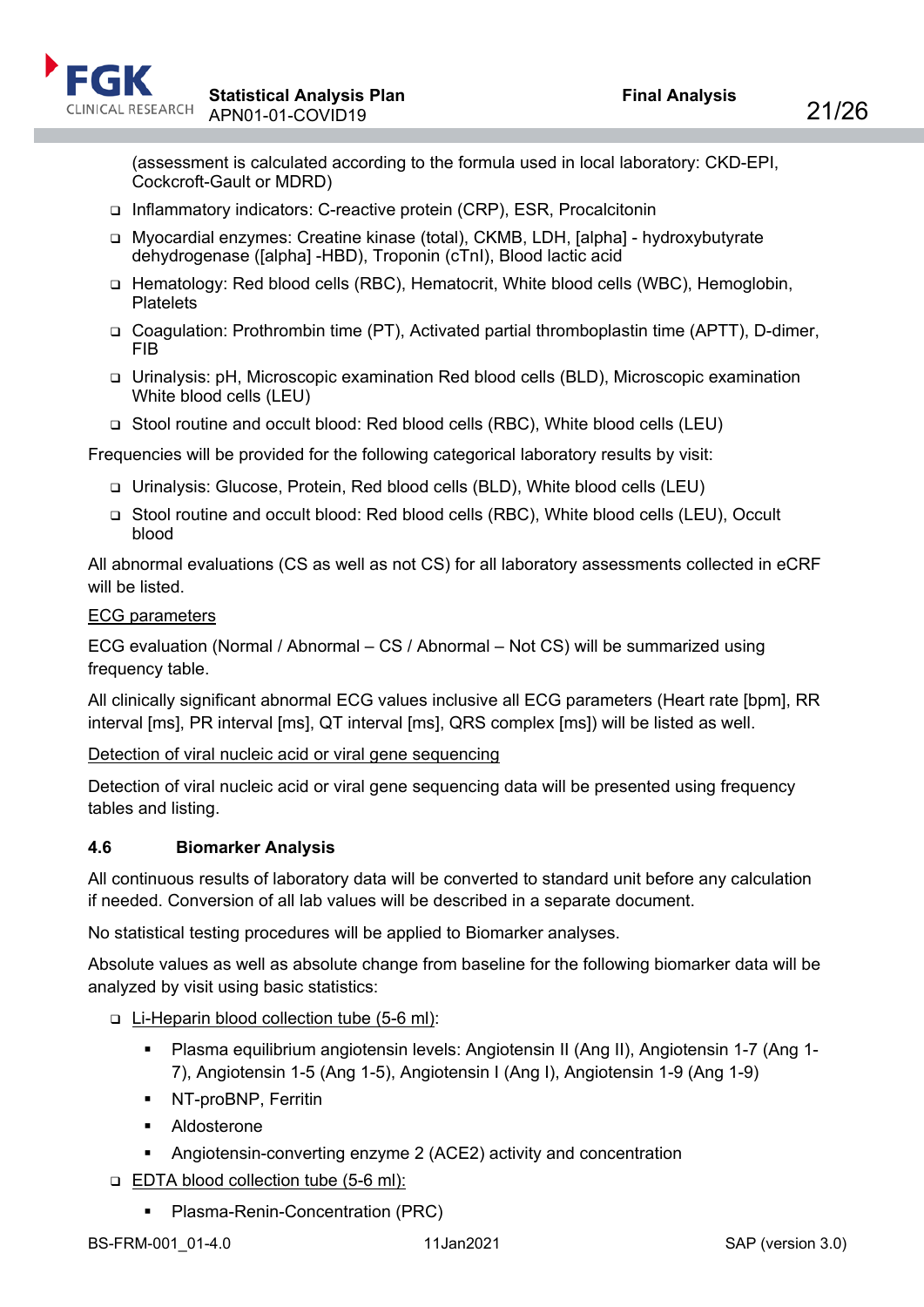

- Cytokines: Interleukin 6 (IL-6), Interleukin 8 (IL-8), soluble tumor necrosis factor receptor type II (TNFR-II), Plasminogen activator inhibitor type-1 (PAI-1), von Willebrand factor (vWF-A2), Tumor necrosis factor-α (TNF-α)
- Alveolar epithelial markers: Soluble receptor for advanced glycation end products (RAGE), Surfactant protein-D (SP-D)
- **Endothelial markers: Angiopoietin-2**
- Immune function and COVID-19 antibodies: Immunoglobulin A (IgA), Immunoglobulin G (IgG) and Immunoglobulin M (IgM),)Anti-SARS-CoV-2 antibody

## **Serology**

The proportion of patients with positive or negative test results for HIV, Hepatitis B and Hepatitis C will be tabulated.

All serology data will be listed as well.

## Clinical laboratory markers associated with poor outcome over time

Clinical laboratory markers associated with poor outcome (e.g., lymphocyte counts, D-Dimer, CRP) is a part of safety analysis (clinical laboratory assessments) and secondary endpoints. Absolute values as well as absolute change from baseline for this endpoint will be presented together with other clinical laboratory assessments.

## <span id="page-21-0"></span>**4.7 Missing Values**

No missing value imputation methods will be applied.

# <span id="page-21-1"></span>**4.8 Data Base Closure and Blind Data Review Meeting (BDRM)**

A data base closure will be performed prior to the analysis. All parameters will be checked, as specified in the data validation plan, and all queries resolved before data base closure and analysis.

A data review will be conducted prior to unblinding based on all data to check for protocol deviations and to allocate the patients to the analysis sets. At least the following items will be discussed:

- Informed consent procedure: ICF not or too late signed and dated by patient/investigator
- Violation of any in- or exclusion criterion
- □ Randomization procedure
- Incorrect use of IMP (storage, preparation and administration)
- Use of forbidden concomitant medication
- □ Delayed reporting of serious adverse events

These evaluations and assessments will be done together and in agreement with the Sponsor, however FGK in cooperation with CTC North will provide the Sponsor with the appropriate patient listings (as defined in Appendix A). Data review can be done via a telephone conference or in writing.

The affiliation of subjects to the SAF, FAS, and the PP set will be done prior to unblinding.

Data unblinding will be done after data base closure / data review. The unblinded data including formats will be provided from CTC North to FGK for final analysis.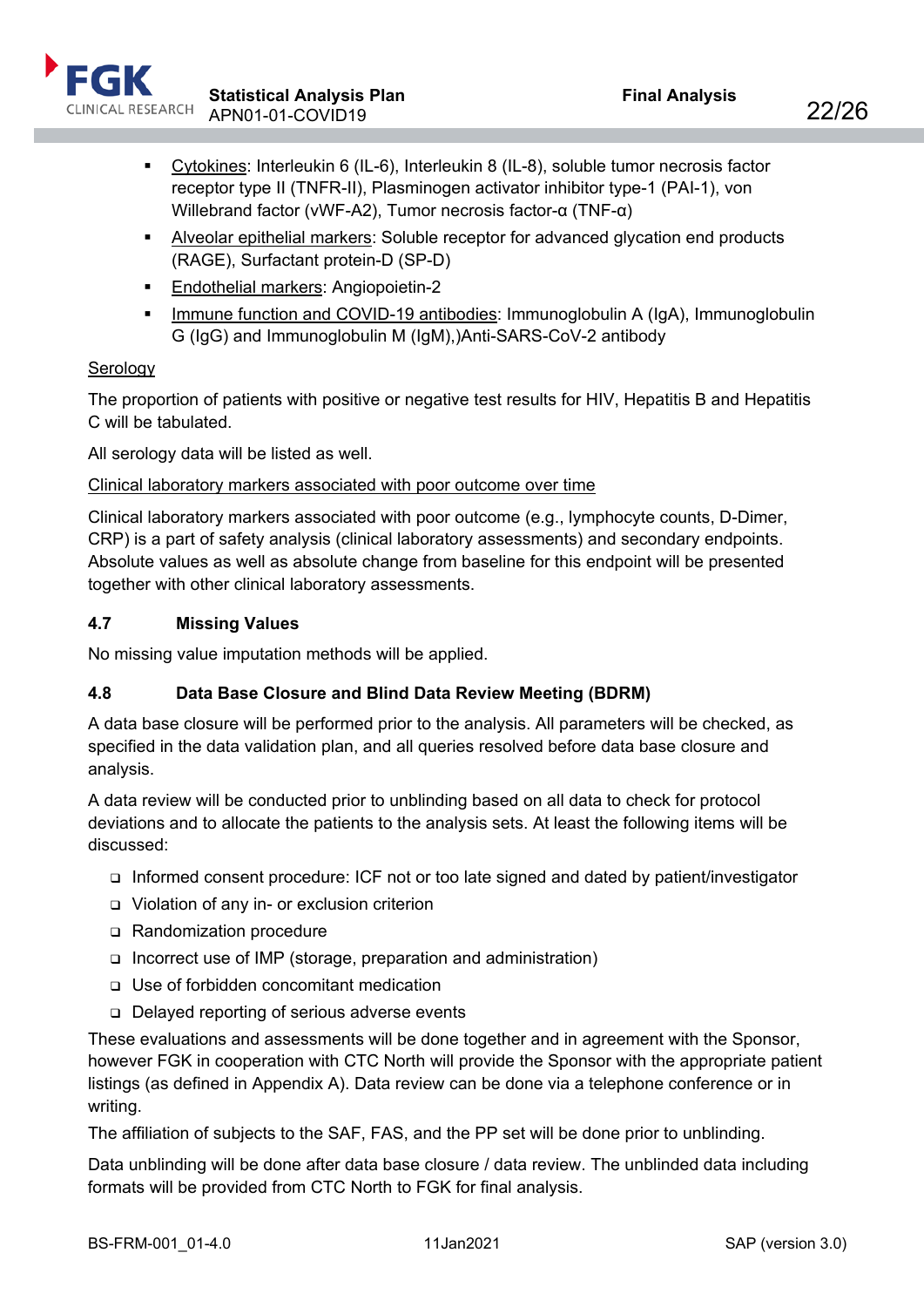

## <span id="page-22-0"></span>**4.9 Miscellaneous**

For qualitative variables the frequencies (absolute and relative) are calculated. If no further remark is given in the description of the tables, following format will be used for all tables with qualitative variables (Note: In shift tables the percentages are based on the overall Total and not on the column Totals):

|               | Y-variable(s) (e.g., treatment group) |       |            |       |       |       |
|---------------|---------------------------------------|-------|------------|-------|-------|-------|
|               | Category 1                            |       | Category 2 |       | Total |       |
| X-variable(s) | N                                     | $\%$  |            | $\%$  | N     | %     |
| Category 1    | <b>XX</b>                             | XX.X  | XX         | XX.X  | XX    | XX.X  |
| Category 2    | XX                                    | XX.X  | <b>XX</b>  | XX.X  | XX    | XX.X  |
| Missing       | XX                                    | XX.X  | XX         | XX.X  | XX    | XX.X  |
| Total         | XX                                    | 100.0 | XX         | 100.0 | XX    | 100.0 |

For this standard format the description of the tables in Appendix A determines only the X- and Yvariables. If another format of table is described in the details to the tables, the real design will be determined by the technical possibilities within SAS and may not look identical to the provided example. However, all information as displayed will be included.

Quantitative parameters will be described by declaring the mean value, standard deviation, minimum, first quartile, median, third quartile, and maximum. In the description of the tables this will be denoted by "basic statistics". In general, minimum and maximum will be presented to the same level of precision as the raw data; means and medians, standard deviation, and quartiles will be presented to one further decimal place. P-values will be reported to four decimal places (i.e., 0.xxxx).

For frequency tables, all missing values (including user-defined missing values) will be combined in one category "missing" and included in the calculation of percentages. Percentages will be presented to one decimal place.

Tables and graphics will be presented only for scheduled visits.

The listings are always sorted by treatment group, center, and patient. If a different sorting order should be used for some listings this will be remarked separately. The variables for the special listings are explicitly given in the description of listings. All listings will be presented for the safety analysis set, if not stated differently, and indicator variables for further analysis sets, e.g., full analysis set, will be added if needed.

Enrolled but not treated patients (e.g. withdrawal before treatment) will be considered in tables and listings describing disposition of subjects, analysis sets as well as listings of PDs.

The following title will be used for all generated tables, listings, and graphs:

3570: APN01-01-COVID19 – final analysis Page # of #

<Table/Listing/Graph NNN: Description of contents> <Subtitle for description of contents - if applicable> <Analysis set>

The numbering NNN of the tables/listings/graphs will be stated in the detailed description (Appendix A).

Following footnote will be used for all generated tables, listings, and graphs: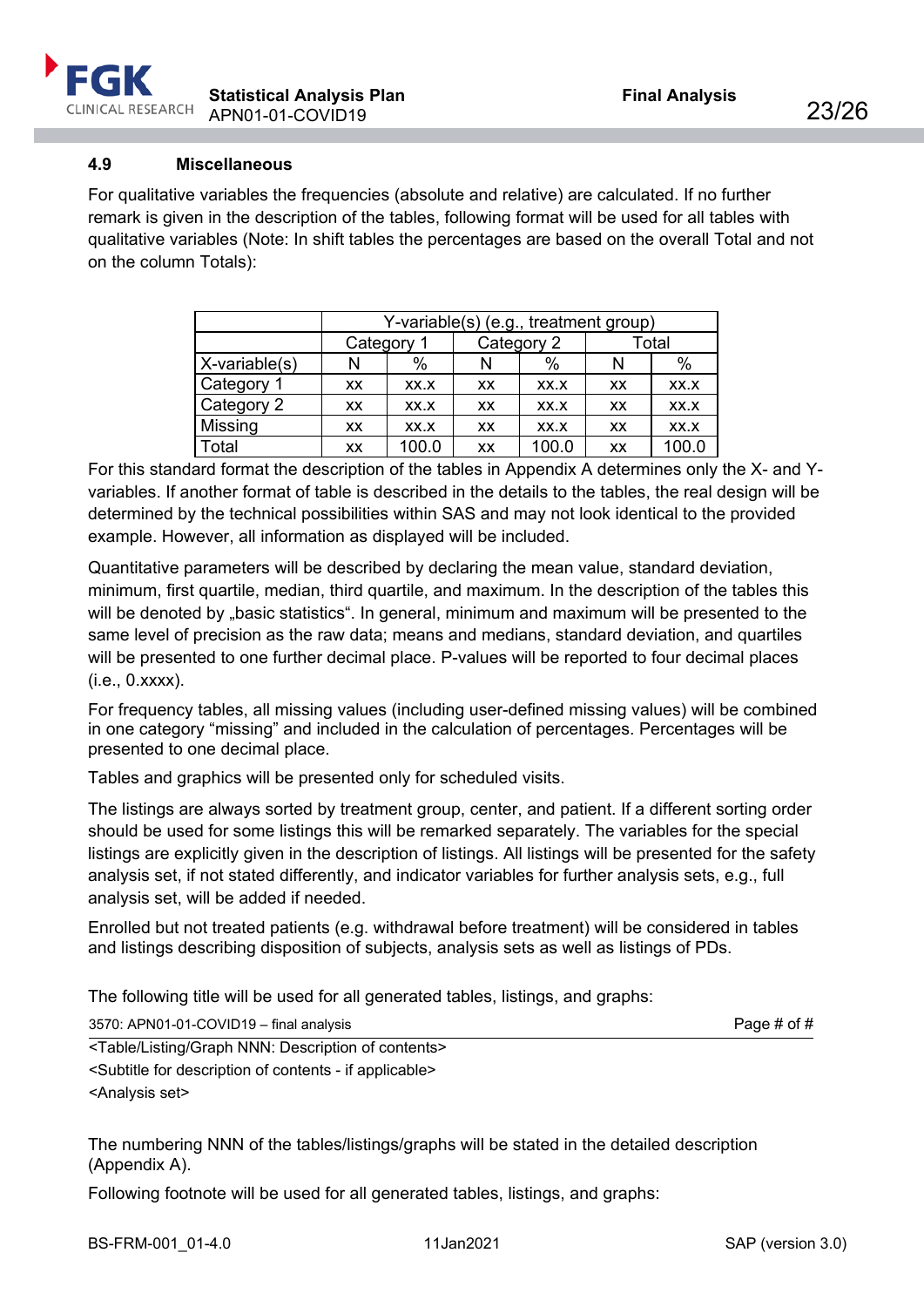Date: <Actual date(ddmmmyyyy)> Program: <Name of program>

All tables, listings, and graphs will be generated in A4 paper format.

The statistical evaluation will be performed using SAS version 9.4 or higher.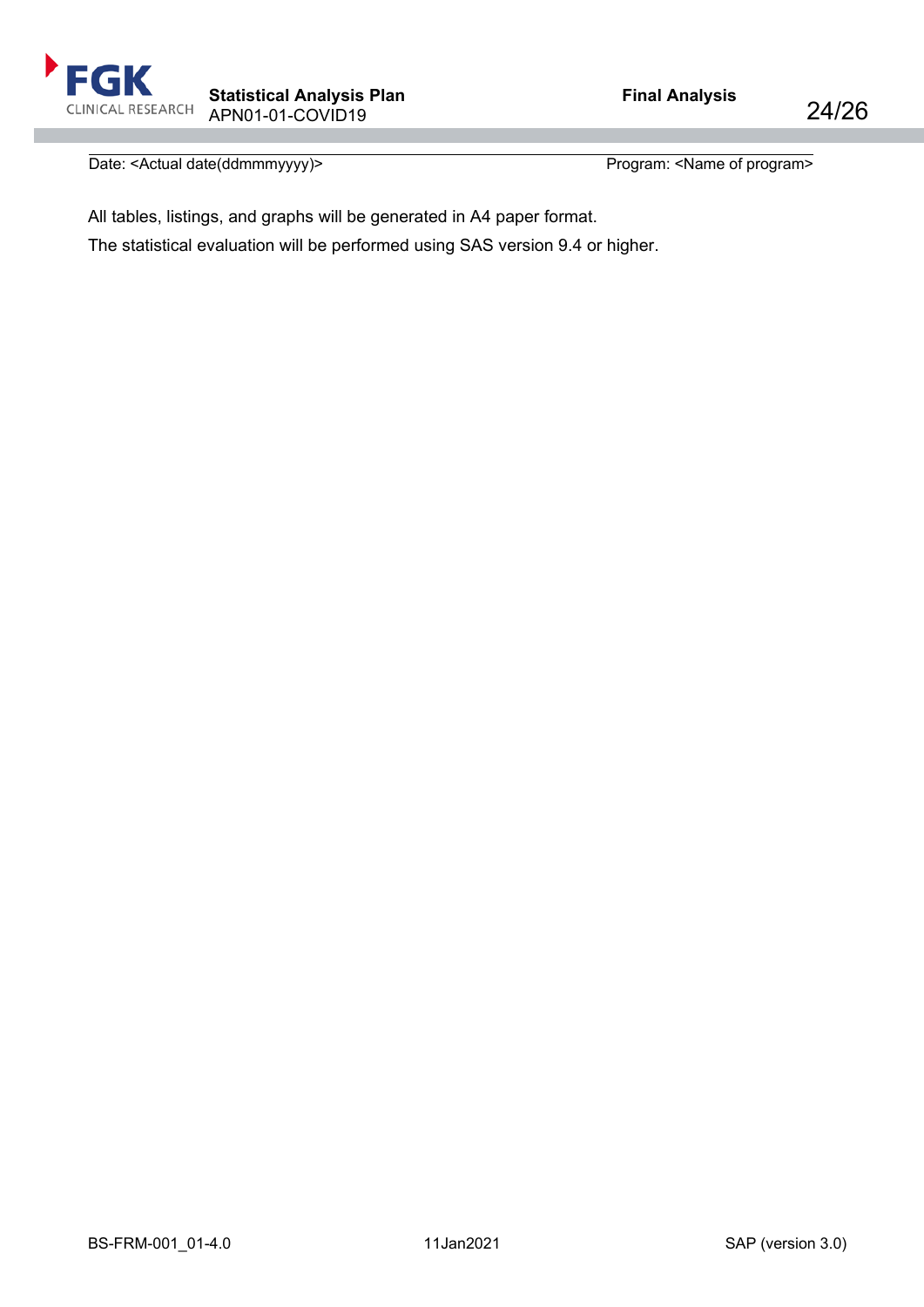

# <span id="page-24-0"></span>**5 Changes from Protocol**

In the following any changes on statistical aspects as described in the protocol are given:

- Wording of WHO's Proposed Core Outcome Measure Set for Clinical Studies of COVID-19 Infection for consistence (secondary endpoint):
	- **•** Protocol: Time to a 2-point decrease in WHO scoring schema
	- SAP: Time to a to a 2-point decrease in WHO's 11-Point Score system
- Covariables used in statistical models and dynamic randomization
	- **Protocol: Age as continuous variable**
	- SAP: Age as dichotomous variable (<65 years vs. >= 65 years)